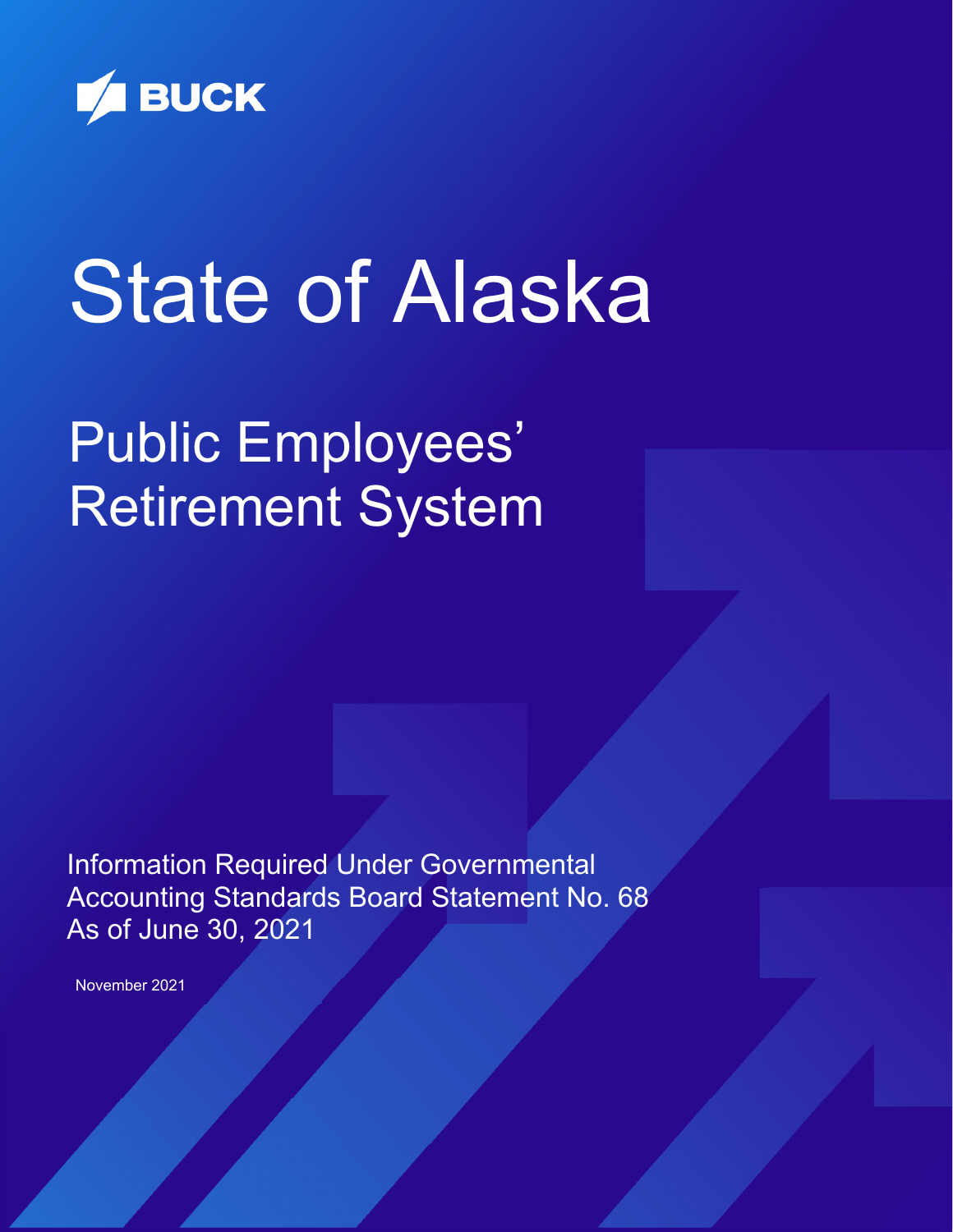

November 18, 2021

State of Alaska The Alaska Retirement Management Board The Department of Revenue, Treasury Division The Department of Administration, Division of Retirement and Benefits P.O. Box 110203 Juneau, AK 99811-0203

#### **GASB 68 Report as of June 30, 2021 for June 30, 2022 reporting – PERS**

Dear Members of The Alaska Retirement Management Board, The Department of Revenue and The Department of Administration:

We have prepared the required accounting information for Governmental Accounting Standards Board (GASB) Statement No. 68 (GASB 68) for the State of Alaska Public Employees' Retirement System (PERS) for June 30, 2022 reporting based on a measurement date of June 30, 2021. Please refer to the GASB 67 report dated September 22, 2021 for any supplemental information or documentation.

This report covers the pension portion of PERS. A separate GASB 75 report will be issued for the healthcare portion of PERS.

I certify that the information contained in this report has been prepared in accordance with generally accepted actuarial principles and practices. To the best of my knowledge, the information fairly presents the actuarial position of PERS in accordance with the requirements of GASB 68 as of the June 30, 2021 measurement date.

The Alaska Retirement Management Board (Board) and staff of the State of Alaska and its auditors may use this report for the review of the operation of PERS. The report may also be used in the preparation of State of Alaska's and participating employers' audited financial statements. Use of this report for any other purpose or by anyone other than the Board, the staff of the State of Alaska, or its auditors may not be appropriate and may result in mistaken conclusions due to failure to understand applicable assumptions, methodologies, or inapplicability of the report for that purpose. Because of the risk of misinterpretation of actuarial results, Buck recommends requesting its advanced review of any statement to be based on information contained in this report. Buck will accept no liability for any such statement made without its prior review.

Future actuarial measurements may differ significantly from current measurements due to plan experience differing from that anticipated by the actuarial assumptions, changes in assumptions, changes expected as part of the natural operation of the methodology used for these measurements, and changes in plan provisions or applicable law. An analysis of the potential range of such future differences is beyond the scope of this report, except for the GASB 68 required disclosure of the sensitivity of net pension liability to changes in the discount rate.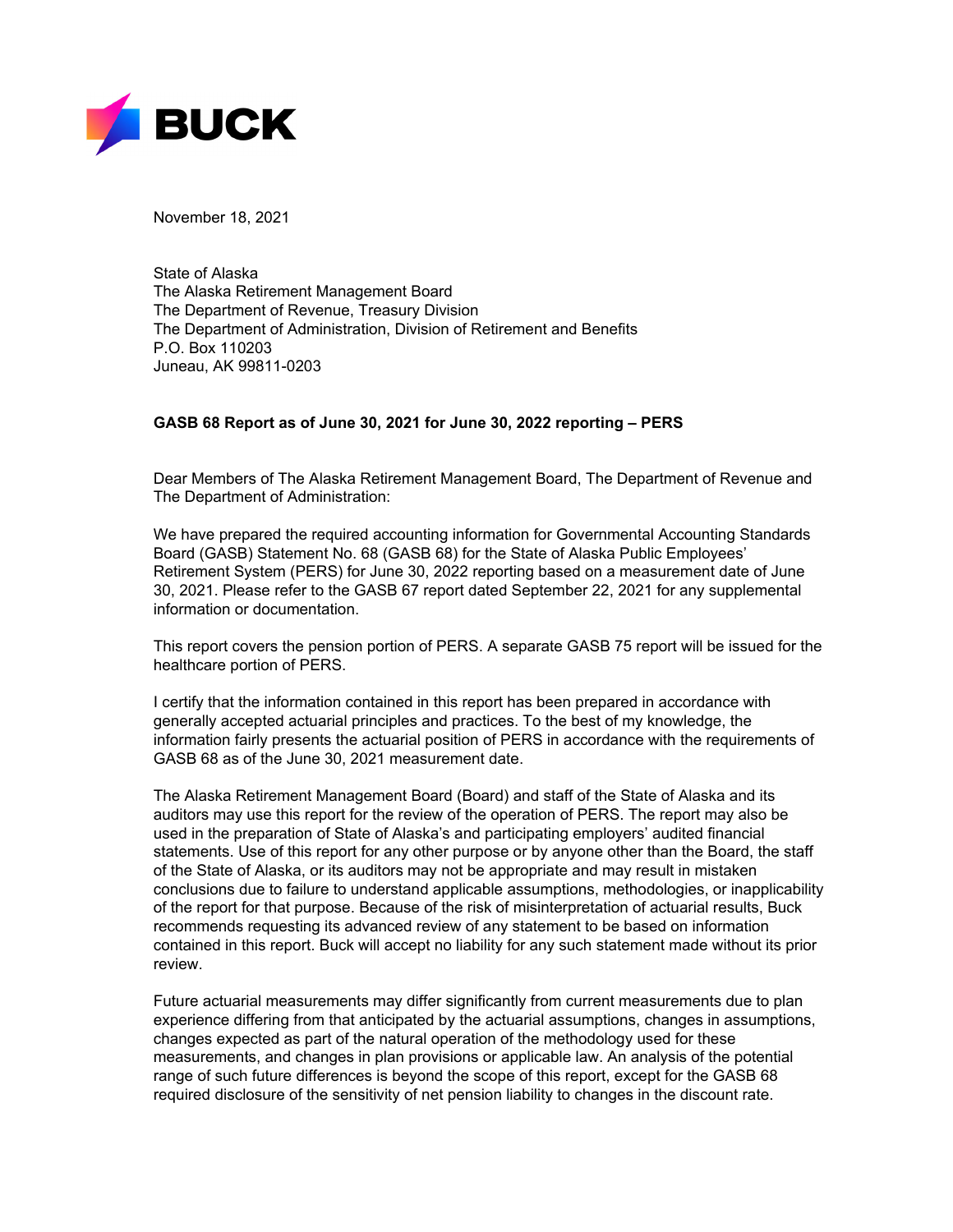The information in this report was prepared based on the actuarial assumptions and methods used in the June 30, 2020 actuarial valuation of PERS, except as noted herein. We rolled forward the liabilities from that date to June 30, 2021, as GASB 68 permits. In my opinion, the actuarial assumptions used are appropriate for purposes of the valuation and are reasonably related to the experience of PERS and to reasonable long-term expectations.

In preparing the actuarial results, we have relied upon information provided by staff of the State of Alaska regarding plan provisions, participants, assets, contributions and other matters used in the June 30, 2020 actuarial valuation of PERS. Although we did not audit the data, we reviewed the data for reasonableness and consistency with the prior year's information. The accuracy of the results presented herein is dependent on the accuracy of the data. We also reflected the information contained in the June 30, 2021 asset statements that were provided to us by staff of the State of Alaska on September 17, 2021.

Where presented, the "net pension liability" and "plan fiduciary net position as a percentage of the total pension liability" are measured on a market value of assets basis. These items presented may be appropriate for GASB 68 reporting but make no assessment regarding the cost to settle (i.e., purchase annuities) to cover any portion of the plan's liabilities.

Actuarial Standard of Practice No. 56 (ASOP 56) provides guidance to actuaries when performing actuarial services with respect to designing, developing, selecting, modifying, using, reviewing, or evaluating models. Buck uses third-party software in the performance of annual actuarial valuations and projections. The model is intended to calculate the liabilities associated with the provisions of the plan using data and assumptions as of the measurement date under the accounting rules specified in this report. The output from the third-party vendor software is used as input to an internally developed model that applies applicable accounting rules to the derived liabilities and other inputs, such as plan assets and contributions, to generate many of the exhibits found in this report. Buck has an extensive review process in which the results of the liability calculations are checked using detailed sample life output, changes from year to year are summarized by source, and significant deviations from expectations are investigated. Other accounting outputs and the internal model are similarly reviewed in detail and at a higher level for accuracy, reasonability, and consistency with prior results. Buck also reviews the third-party model when significant changes are made to the software. This review is performed by experts within Buck who are familiar with applicable accounting rules, as well as the manner in which the model generates its output. If significant changes are made to the internal model, extra checking and review are completed. Significant changes to the internal model that are applicable to multiple clients are generally developed, checked, and reviewed by multiple experts within Buck who are familiar with the details of the required changes.

This report was prepared under my supervision and in accordance with all applicable Actuarial Standards of Practice. I am a Fellow of the Society of Actuaries, an Enrolled Actuary, a Member of the American Academy of Actuaries and a Fellow of the Conference of Consulting Actuaries. I meet the Qualification Standards of the American Academy of Actuaries to render the actuarial opinions contained herein.

I am available to discuss this report with you at your convenience. I can be reached at (602) 803- 6174.

Respectfully submitted,

 $Q. L K Q$ 

David J. Kershner, FSA, EA, MAAA, FCA Principal Buck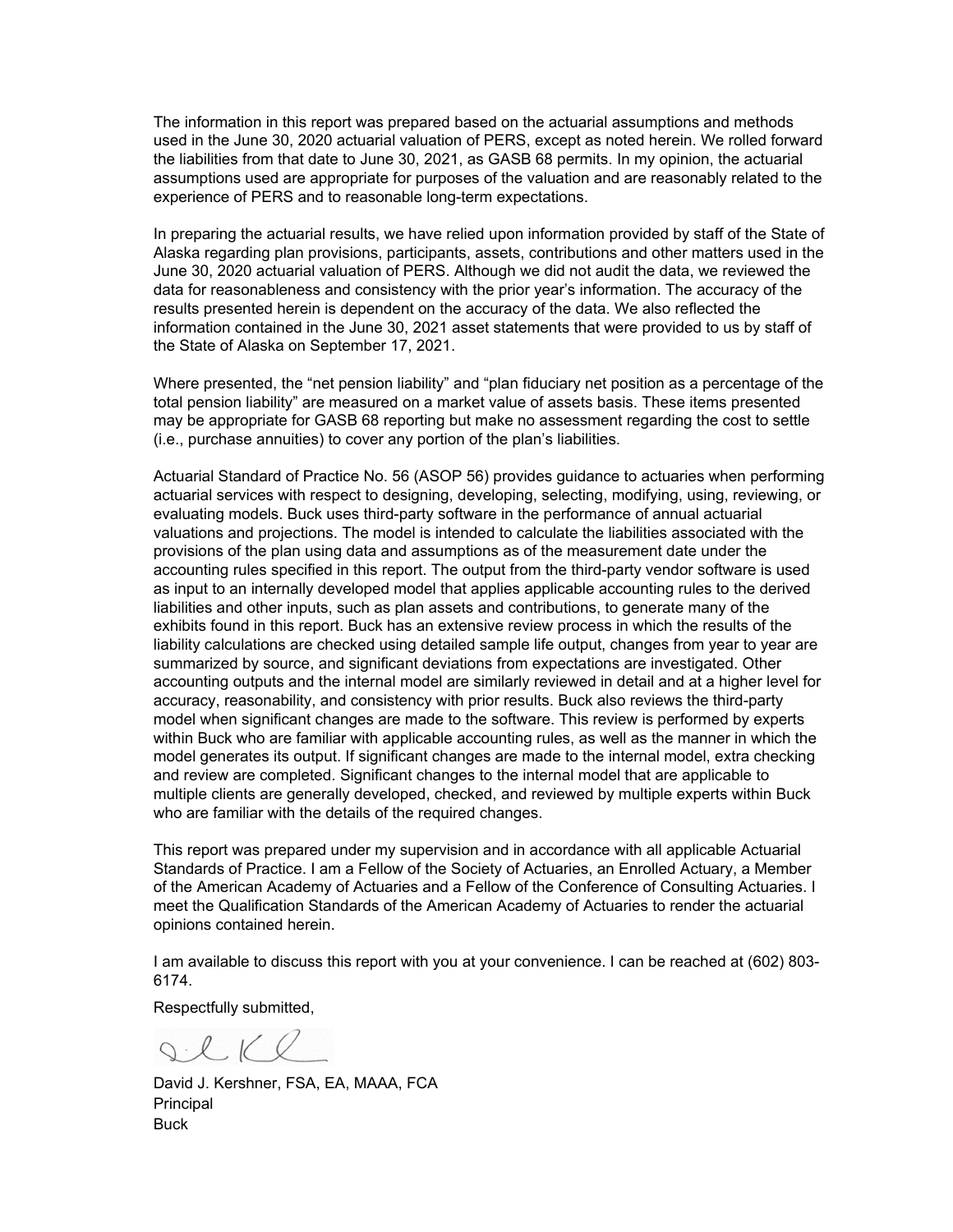## **Contents**

| Schedule A - Employers' Allocation of Net Pension Liability as of June 30, 2020                       |  |
|-------------------------------------------------------------------------------------------------------|--|
| Schedule B - Employers' Allocation of Net Pension Liability as of June 30, 2021                       |  |
| Schedule C - Employers' Allocation of Pension Amounts as of June 30, 2021                             |  |
| Schedule D - Employers' Allocation of Recognition of Deferred Outflows/Inflows as of<br>June 30, 2021 |  |
| Schedule E - Contribution History                                                                     |  |
| Schedule F - Present Value of Future State Assistance Contributions <sup>1</sup> as of June 30, 2021  |  |
| Schedule G - Supplemental Schedule of Special Funding Amounts by Employer as of<br>June 30, 2021      |  |

<sup>&</sup>lt;sup>1</sup> Through FY2039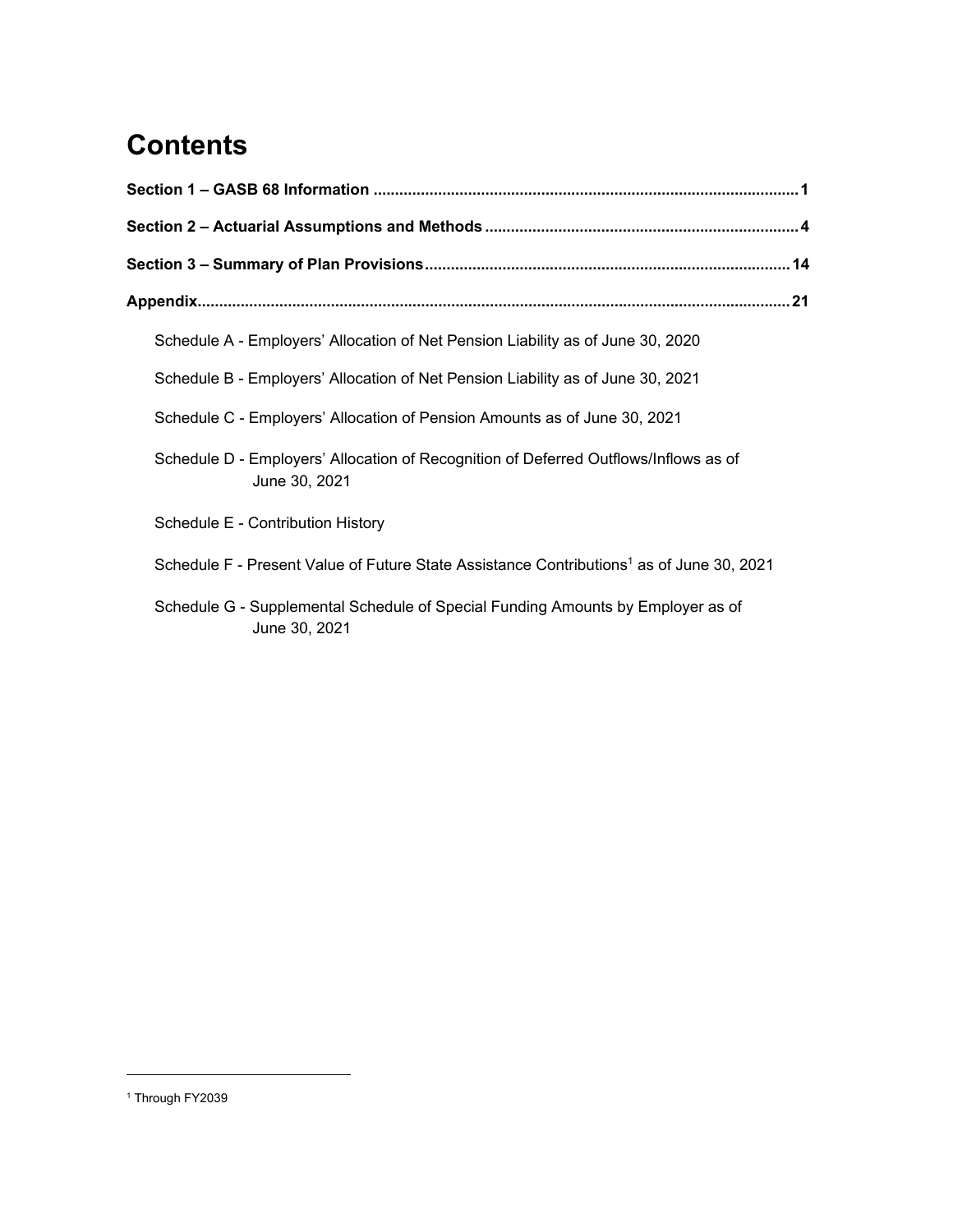## **Section 1 – GASB 68 Information**

#### **Pension Expense**

| <b>Measurement Date</b>                                                       | June 30, 2021     | June 30, 2020     |  |
|-------------------------------------------------------------------------------|-------------------|-------------------|--|
| <b>Reporting Date</b>                                                         | June 30, 2022     | June 30, 2021     |  |
| Service cost                                                                  | 130,592,000<br>\$ | \$<br>141,556,000 |  |
| Interest cost                                                                 | 1,107,399,000     | 1,079,549,000     |  |
| Expected return on assets                                                     | (690, 867, 000)   | (689,091,000)     |  |
| Current period effect of benefit changes                                      | 0                 | $\Omega$          |  |
| Current period difference between expected and<br>actual experience           | (81, 261, 667)    | 62,400,000        |  |
| Current period effect of changes in assumptions                               | 0                 | 0                 |  |
| Current period difference between projected and<br>actual investment earnings | (420, 649, 200)   | 62,194,400        |  |
| Member contributions                                                          | (70, 614, 000)    | (74, 514, 000)    |  |
| Administrative expenses                                                       | 8,232,000         | 7,017,000         |  |
| Service purchases and plan transfers                                          | $\Omega$          | $\Omega$          |  |
| Current period recognition of prior years' deferred<br>outflows of resources  | 107,995,400       | 339,715,267       |  |
| Current period recognition of prior years' deferred<br>inflows of resources   | (85,030,600)      | (166,070,600)     |  |
| Other additions less other deductions                                         | <u>(536,000)</u>  | <u>(148,000)</u>  |  |
| Total                                                                         | 5,259,933<br>S    | 762,608,067<br>\$ |  |

The employers' allocation of the pension expense for June 30, 2022 reporting is shown in Schedule C in the Appendix.

The difference between projected and actual investment earnings is recognized over 5 years.

The effects of changes in assumptions and differences between expected and actual experience are recognized over the average future working lifetime. This period is:

- 1.2 years as of June 30, 2020 (for the June 30, 2021 measurement date)
- 1.3 years as of June 30, 2019 (for the June 30, 2020 measurement date)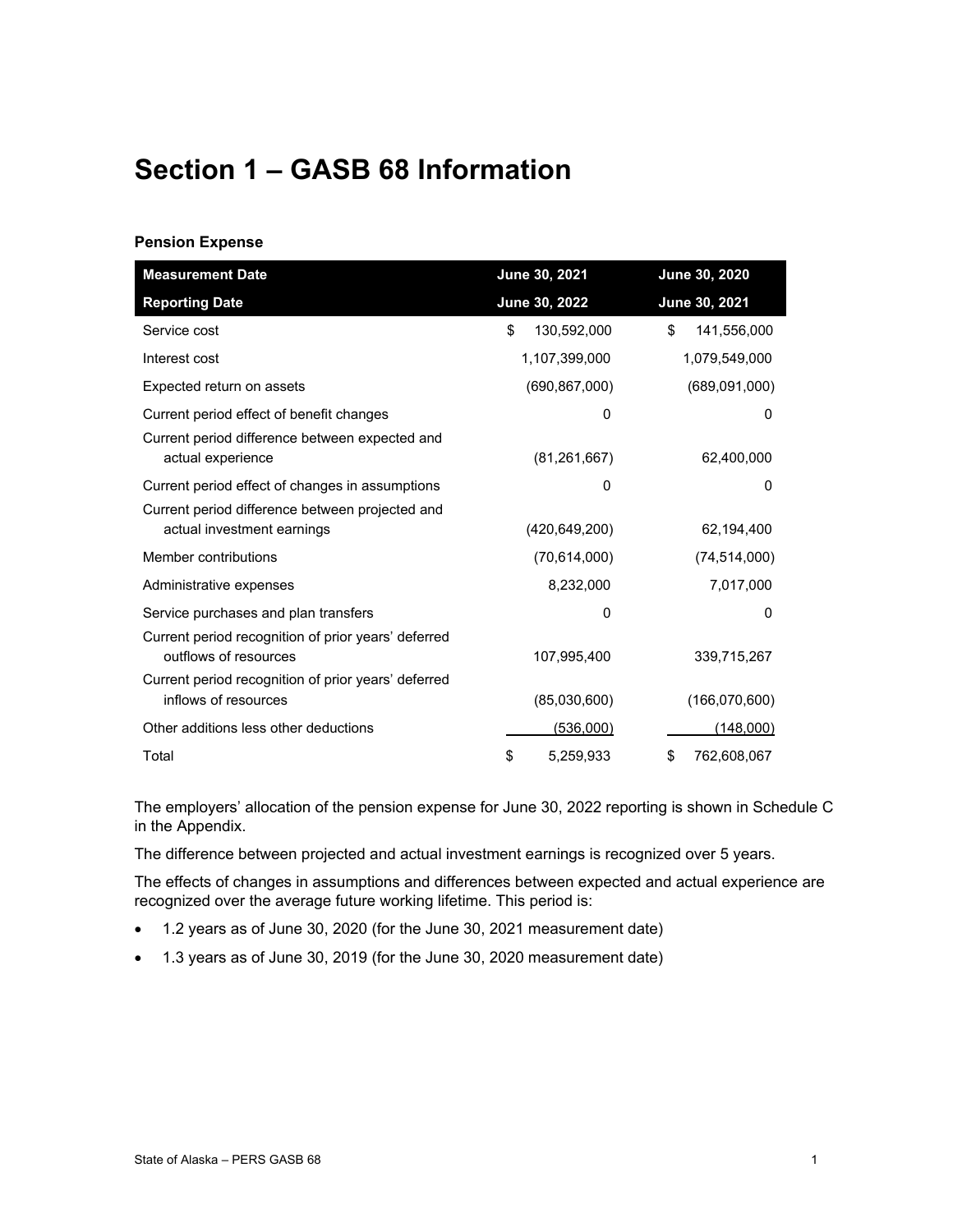#### **Actuarial Assumptions**

The total pension liability as of the June 30, 2021 measurement date was determined by an actuarial valuation as of June 30, 2020, using the actuarial assumptions outlined in Section 2. The liabilities from the June 30, 2020 valuation were rolled forward to June 30, 2021.

The actuarial assumptions used in the June 30, 2020 actuarial valuation were based on the results of an actuarial experience study for the period July 1, 2013 to June 30, 2017, resulting in changes in actuarial assumptions effective beginning with the June 30, 2018 actuarial valuation adopted by the Alaska Retirement Management Board in January 2019 to better reflect expected future experience. The assumptions used in the June 30, 2020 actuarial valuation are the same as those used in the June 30, 2019 valuation.

#### **Actuarial Cost Method**

Entry Age Normal – Level Percentage of Payroll

#### **Asset Valuation Method**

Invested assets are reported at fair value.

#### **Allocation of Net Pension Liability**

The employers' allocations of net pension liability as of the June 30, 2020 and June 30, 2021 measurement dates are shown in Schedule A and Schedule B, respectively, in the Appendix.

#### **Allocation of Deferred Outflows/Inflows of Resources**

The employers' allocation of deferred outflows/inflows of resources as of the June 30, 2021 measurement date is shown in Schedule C in the Appendix.

The chart below provides details of the deferred outflows/inflows as of the June 30, 2021 measurement date:

| <b>Date Created</b> | Type                  |           | <b>Deferred</b><br>Outflow/(Inflow)<br>as of June 30, 2021 |                 |
|---------------------|-----------------------|-----------|------------------------------------------------------------|-----------------|
| June 30, 2018       | Asset Gain            | 5 years   | \$                                                         | (4,811,600)     |
| June 30, 2019       | Asset Loss            | 5 years   | \$                                                         | 54.162.000      |
| June 30, 2020       | Asset Loss            | 5 years   | \$                                                         | 186.583.200     |
| June 30, 2021       | <b>Liability Gain</b> | 1.2 years | \$                                                         | (16, 252, 333)  |
| June 30, 2021       | Asset Gain            | 5 years   | S                                                          | (1,682,596,800) |

#### **Allocation of Future Years' Recognition of Deferred Outflows/Inflows**

The employers' allocation of recognition of the deferred outflows/inflows as of the June 30, 2021 measurement date for each of the next five fiscal years and thereafter is shown in Schedule D in the Appendix. These amounts include recognition of the deferred outflows/inflows from prior years.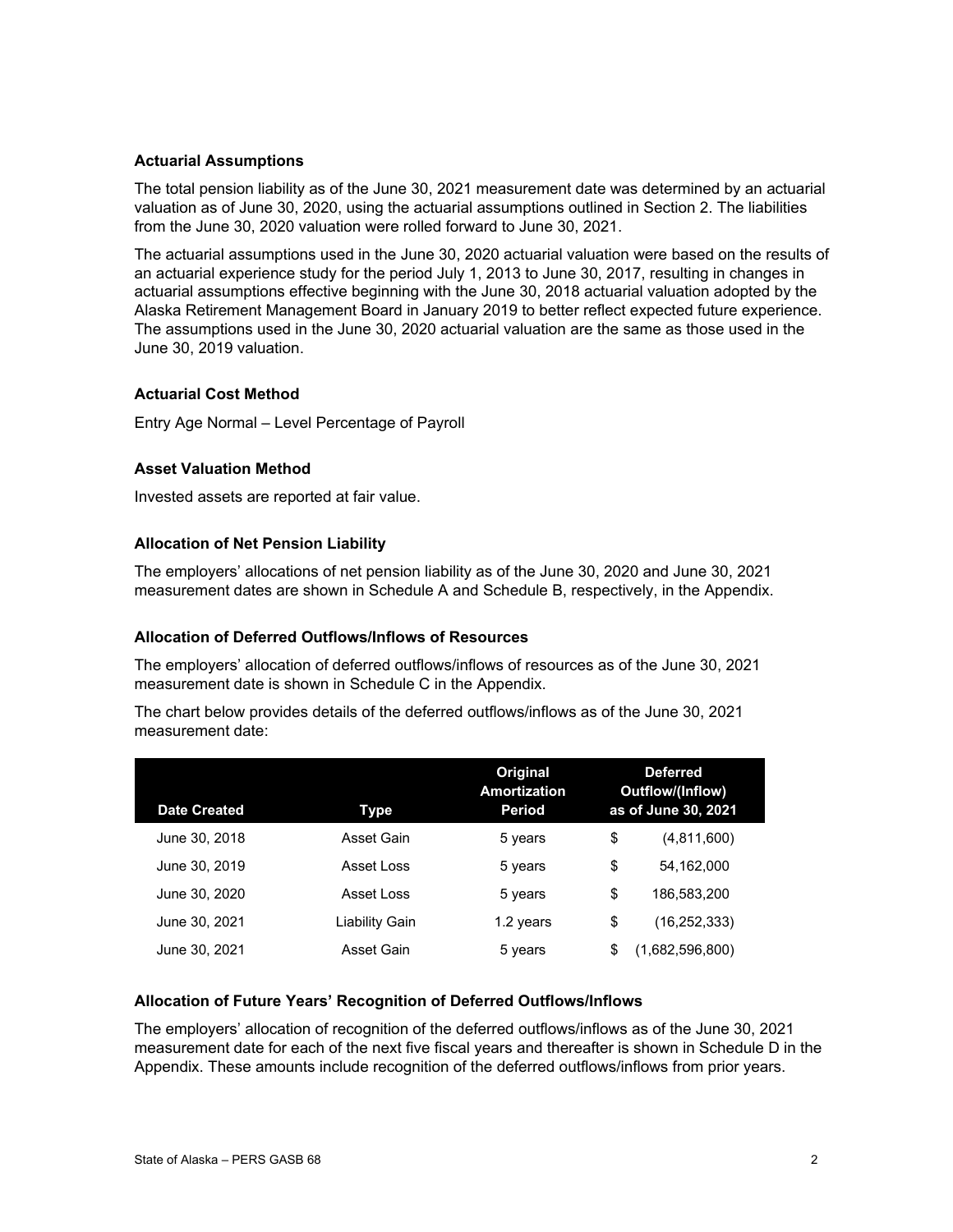#### **Allocation Methodology**

Amounts for the June 30, 2020 measurement date were allocated to employers based on the present value of contributions for FY2022-FY2039, as determined by projections based on the June 30, 2019 valuation.

Amounts for the June 30, 2021 measurement date were allocated to employers based on the present value of contributions for FY2023-FY2039, as determined by projections based on the June 30, 2020 valuation. The contributions for FY2023 reflect those adopted by the Board on October 11, 2021.

#### **Sensitivity of the Net Pension Liability to Changes in the Discount Rate**

The table below shows the development of the net pension liability as of June 30, 2021 using the discount rate of 7.38%, as well as a discount rate that is one percentage point lower (6.38%) and one percentage point higher (8.38%) than the current rate (\$ in thousands).

| FYE June 30, 2021                                       | 1.00%<br><b>Decrease</b><br>(6.38%) | <b>Current</b><br><b>Discount Rate</b><br>(7.38%) | $1.00\%$<br><b>Increase</b><br>(8.38%) |
|---------------------------------------------------------|-------------------------------------|---------------------------------------------------|----------------------------------------|
| Service cost                                            | \$<br>165,746                       | \$<br>130,592                                     | \$<br>104,420                          |
| Interest cost                                           | 1,072,547                           | 1,107,399                                         | 1,130,833                              |
| Benefit payments                                        | (930,006)                           | (930,006)                                         | (930,006)                              |
| Net change to inflows/outflows                          | (104, 357)                          | (97, 514)                                         | (91, 773)                              |
| Net change in total pension liability                   | \$<br>203,930                       | \$<br>210,471                                     | \$<br>213,474                          |
| Total pension liability - beginning                     | \$17,141,937                        | \$15,370,337                                      | \$<br>13,884,458                       |
| Total pension liability - ending (a)                    | \$17,345,867                        | \$15,580,808                                      | \$14,097,932                           |
|                                                         |                                     |                                                   |                                        |
| Plan fiduciary net position - ending (b)                | 11,912,309<br>\$.                   | \$11,912,309                                      | 11,912,309<br>\$                       |
| Plan's net pension liability (asset) - ending (a) - (b) | \$<br>5,433,558                     | \$<br>3,668,499                                   | \$<br>2,185,623                        |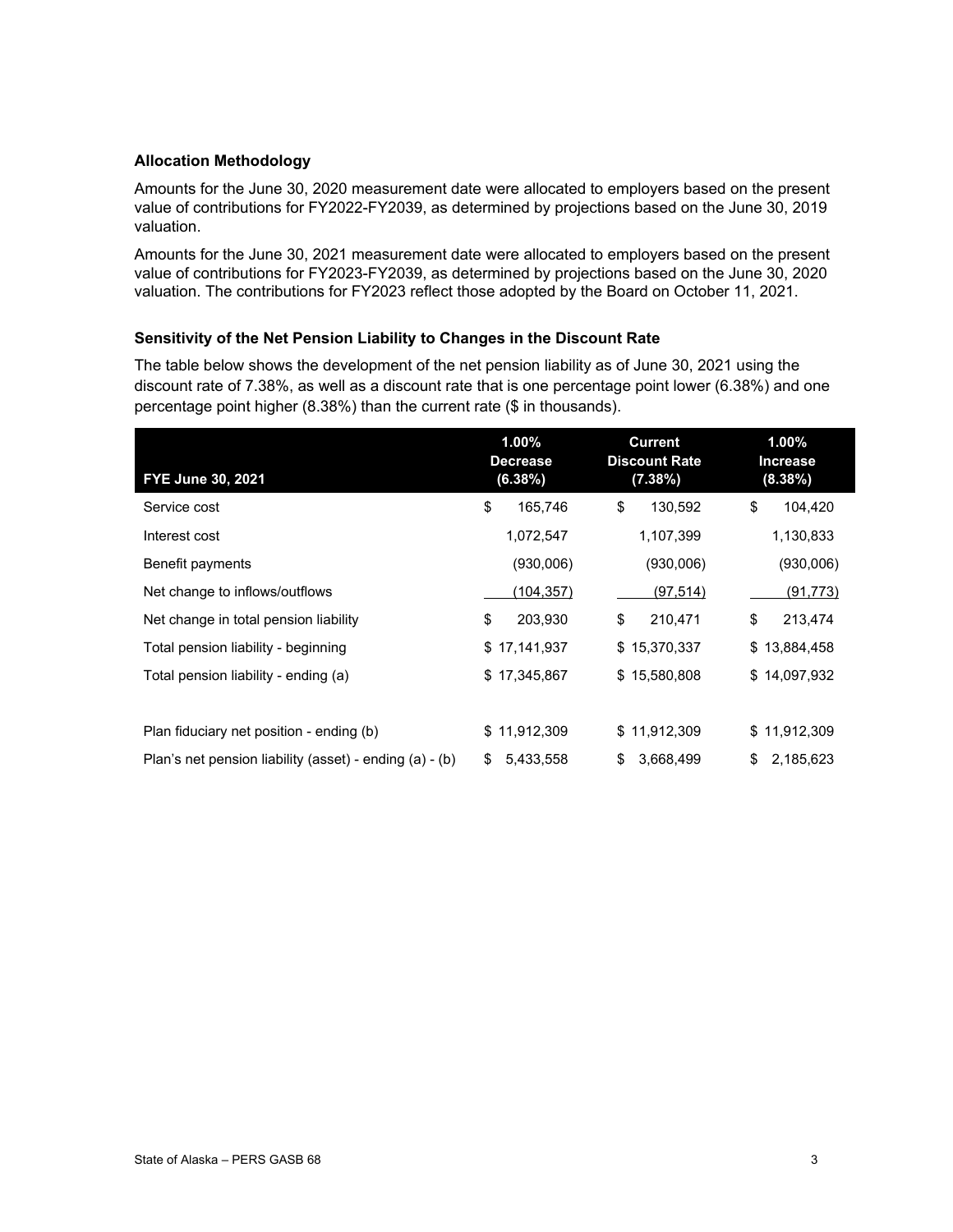## **Section 2 – Actuarial Assumptions and Methods1**

The funding method used in this valuation was adopted by the Board in October 2006. Changes in the amortization of unfunded actuarial accrued liability were made in 2014. The asset smoothing method used to determine valuation assets was changed effective June 30, 2014.

Benefits valued are those delineated in Alaska State statutes as of the valuation date. Changes in State statutes effective after the valuation date are not taken into consideration in setting the assumptions and methods.

#### **Actuarial Method**

Liabilities and contributions shown in the June 30, 2020 actuarial valuation report are computed using the Entry Age Normal Actuarial Cost Method.

Effective June 30, 2018, the Board adopted a layered UAAL amortization method: Layer #1 equals the sum of (i) the UAAL at June 30, 2018 based on the 2017 valuation, plus (ii) the FY18 experience gain/loss. Layer #1 is amortized over the remainder of the 25-year closed period that was originally established in 2014<sup>2</sup>. Layer #2 equals the change in UAAL at June 30, 2018 due to the experience study. Layer #2 is amortized over a separate closed 25-year period starting in 2018. Future layers will be created each year based on the difference between actual and expected UAAL occurring that year, and will be amortized over separate closed 25-year periods. The UAAL amortization continues to be on a level percent of pay basis. State statutes allow the contribution rate to be determined on payroll for all members, defined benefit and defined contribution member payroll combined.

Projected pension benefits were determined for all active members. Cost factors designed to produce annual costs as a constant percentage of each member's expected compensation in each year from the assumed entry age to the assumed retirement age were applied to the projected benefits to determine the normal cost (the portion of the total cost of the plan allocated to the current year under the method). The normal cost is determined by summing intermediate results for active members and determining an average normal cost rate which is then related to the total payroll of active members. The actuarial accrued liability for active members (the portion of the total cost of the plan allocated to prior years under the method) was determined as the excess of the actuarial present value of projected benefits over the actuarial present value of future normal costs.

The actuarial accrued liability for retired members and their beneficiaries currently receiving benefits, terminated vested members and disabled members not yet receiving benefits was determined as the actuarial present value of the benefits expected to be paid. No future normal costs are payable for these members.

The actuarial accrued liability under this method at any point in time is the theoretical amount of the fund that would have been accumulated had annual contributions equal to the normal cost been made in prior years (it does not represent the liability for benefits accrued to the valuation date). The unfunded actuarial accrued liability is the excess of the actuarial accrued liability over the actuarial value of plan assets measured on the valuation date.

Under this method, experience gains or losses, i.e., decreases or increases in accrued liabilities attributable to deviations in experience from the actuarial assumptions, adjust the unfunded actuarial accrued liability.

 $^1$  Used to determine June 30, 2020 funding assets and liabilities, and contribution rates.<br>2 Laver #1 is referred to as "initial amount" in Sections 1.2 and 1.3 in the June 30, 2020.

 $2$  Layer #1 is referred to as "initial amount" in Sections 1.2 and 1.3 in the June 30, 2020 actuarial valuation report.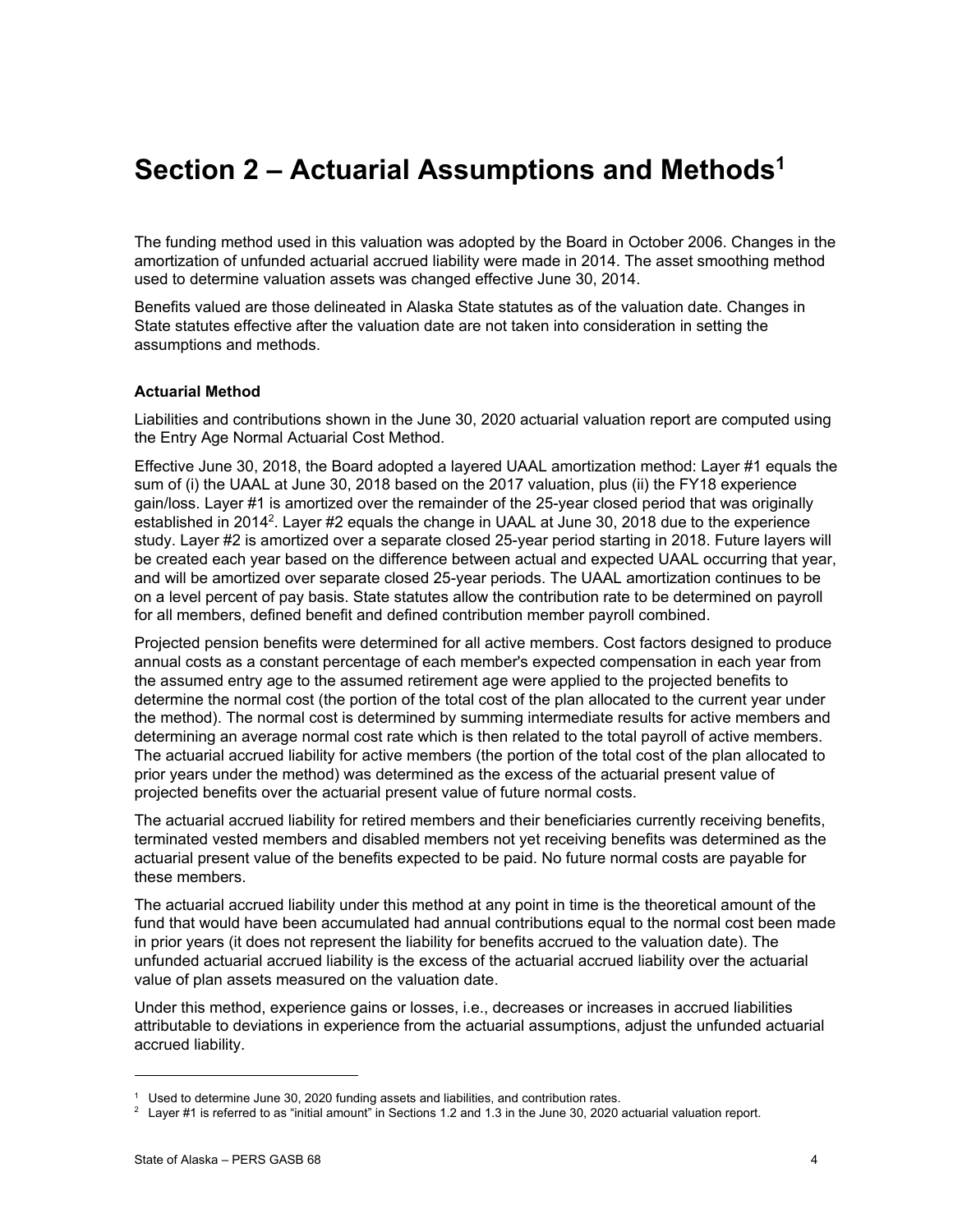#### **Valuation of Assets**

The actuarial asset value was reinitialized to equal Fair Value of Assets as of June 30, 2014. Beginning in FY2015, the asset valuation method recognizes 20% of the gain or loss each year, for a period of 5 years. All assets are valued at fair value. Assets are accounted for on an accrued basis and are taken directly from financial statements audited by KPMG LLP.

#### **Changes in Methods Since the Prior Valuation**

There were no changes in the asset or valuation methods since the prior valuation.

#### **Actuarial Assumptions**

The demographic and economic assumptions used in the June 30, 2020 valuation are described below. Unless noted otherwise, these assumptions were adopted by the Board in January 2019 based on the experience study for the period July 1, 2013 to June 30, 2017.

#### **Investment Return**

7.38% per year, net of investment expenses.

#### **Salary Scale**

Salary scale rates based upon the 2013-2017 actual experience. (See Table 1).

Inflation – 2.50% per year.

Productivity – 0.25% per year.

#### **Payroll Growth**

2.75% per year. (Inflation + Productivity)

#### **Total Inflation**

Total inflation as measured by the Consumer Price Index for urban and clerical workers for Anchorage is assumed to increase 2.50% annually.

#### **Mortality (Pre-Commencement)**

Mortality rates based upon the 2013-2017 actual experience.

100% (male and female) of the RP-2014 employee table, benefit-weighted, rolled back to 2006, and projected with MP-2017 generational improvement.

#### **Mortality (Post-Commencement)**

Mortality rates based upon the 2013-2017 actual experience.

91% of male and 96% of female rates of RP-2014 healthy annuitant table, benefit weighted, rolled back to 2006, and projected with MP-2017 generational improvement.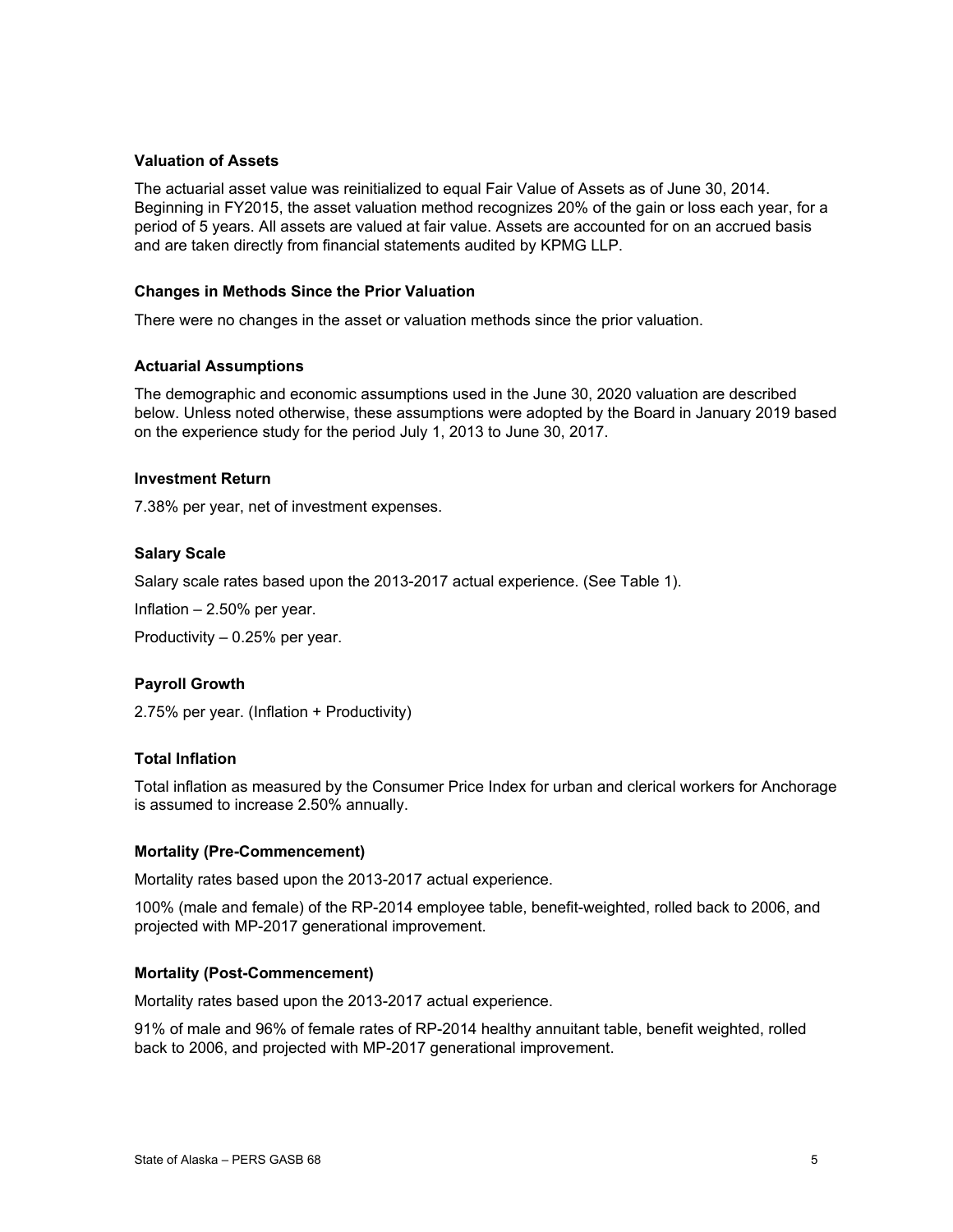#### **Turnover**

Based upon the 2013-2017 actual experience (See Tables 2 and 3).

#### **Disability**

Incidence rates based on 2013-2017 actual experience (See Table 4).

Post-disability mortality in accordance with the RP-2014 disabled table with MP-2017 generational improvement. Disabilities are assumed to be occupational 75% of the time for Peace Officer/Firefighters, 40% of the time for Others.

#### **Retirement**

Retirement rates based upon the 2013-2017 actual experience (See Tables 5 and 6).

Deferred vested members are assumed to retire at their earliest unreduced retirement date.

The modified cash refund annuity is valued as a three-year certain and life annuity.

#### **Spouse Age Difference**

Males are assumed to be three years older than their wives. Females are assumed to be two years younger than husbands.

#### **Percent Married for Pension**

For Others, 75% of male members and 70% female members are assumed to be married. For Peace Officer/Firefighters, 85% of male members and 60% of female members are assumed to be married.

#### **Contribution Refunds**

For Others, 5% of terminating members with vested benefits are assumed to have their contributions refunded.

For Peace Officers/Firefighters, 10% of terminating members with vested benefits are assumed to have their contributions refunded.

100% of those with non-vested benefits are assumed to have their contributions refunded.

#### **Imputed Data**

Data changes from the prior year which are deemed to have an immaterial impact on liabilities and contribution rates are assumed to be correct in the current year's client data. Non-vested terminations with appropriate refund dates are assumed to have received a full refund of contributions. Active members with missing salary and service are assumed to be terminated with status based on their vesting percentage.

#### **Active Rehire Assumption**

The Normal Cost used for determining contribution rates includes a rehire assumption of 18.77% to account for anticipated rehires. This assumption was developed based on the 5 years of rehire loss experience through June 30, 2017. For projections, this assumption is assumed to grade to zero uniformly over a 20-year period.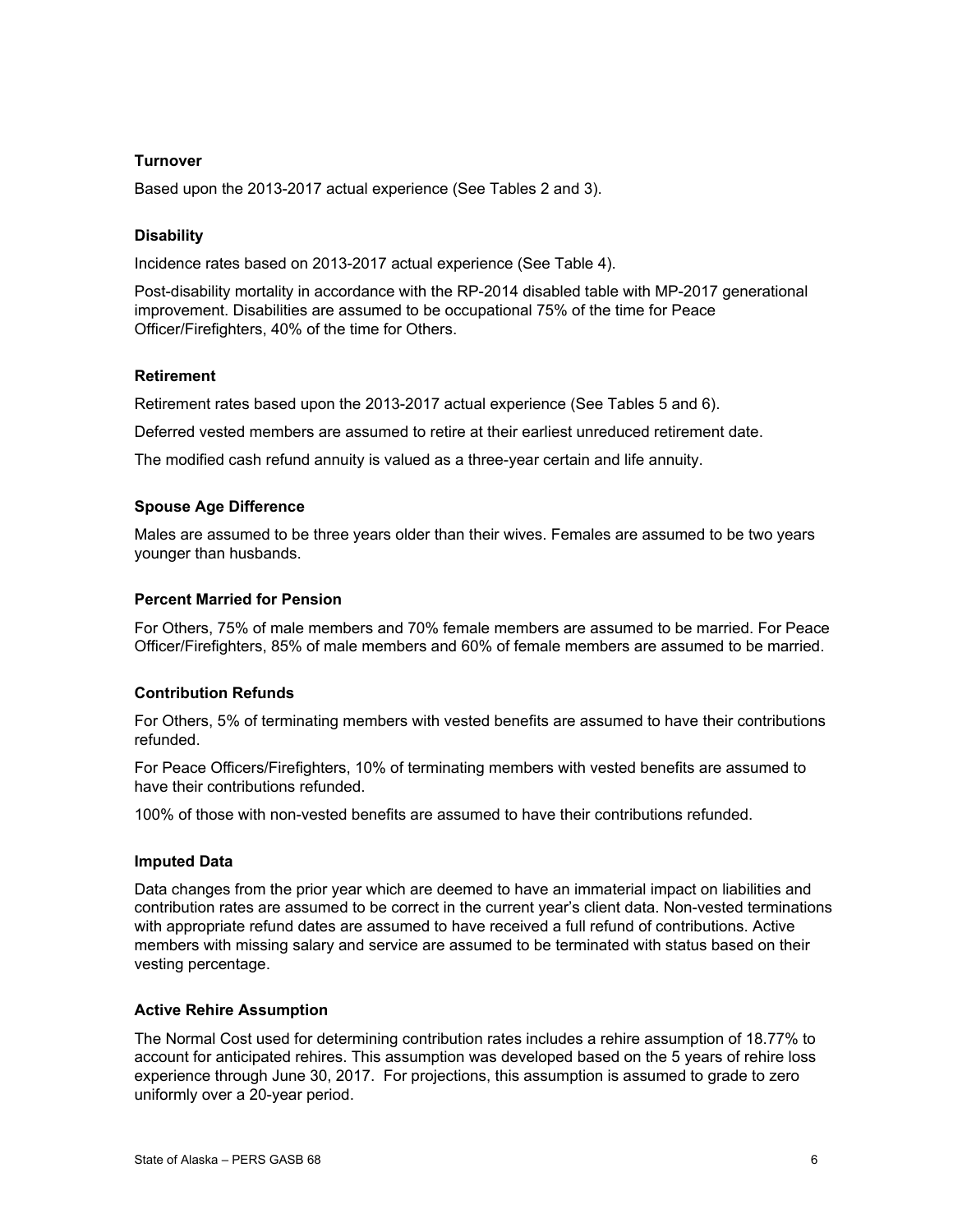#### **COLA**

Of those benefit recipients who are eligible for the COLA, 70% of Others and 65% of Peace Officers/Firefighters are assumed to remain in Alaska and receive the COLA.

#### **Postretirement Pension Adjustment**

50% and 75% of assumed inflation, or 1.25% and 1.875% respectively, is valued for the annual automatic Postretirement Pension Adjustment (PRPA) as specified in the statute.

#### **Expenses**

The investment return assumption is net of investment expenses. The Normal Cost as of June 30, 2020 was increased by \$7,223,000 for administrative expenses (for projections, the percent increase was assumed to remain constant in future years).

#### **Part-Time Status**

Part-time employees are assumed to earn 1.00 years of credited service per year for Peace Officer/Firefighter and 0.75 years of credited service per year for Other members.

#### **Final Average Earnings**

Final Average Earnings is provided on the data for active members. This amount is used as a minimum in the calculation of the average earnings in the future.

#### **Changes in Assumptions Since the Prior Valuation**

The assumptions used in the June 30, 2020 actuarial valuation are the same as those used in the June 30, 2019 valuation, except the amount included in the Normal Cost for administrative expenses was updated to reflect the most recent two years of actual administrative expenses paid from plan assets.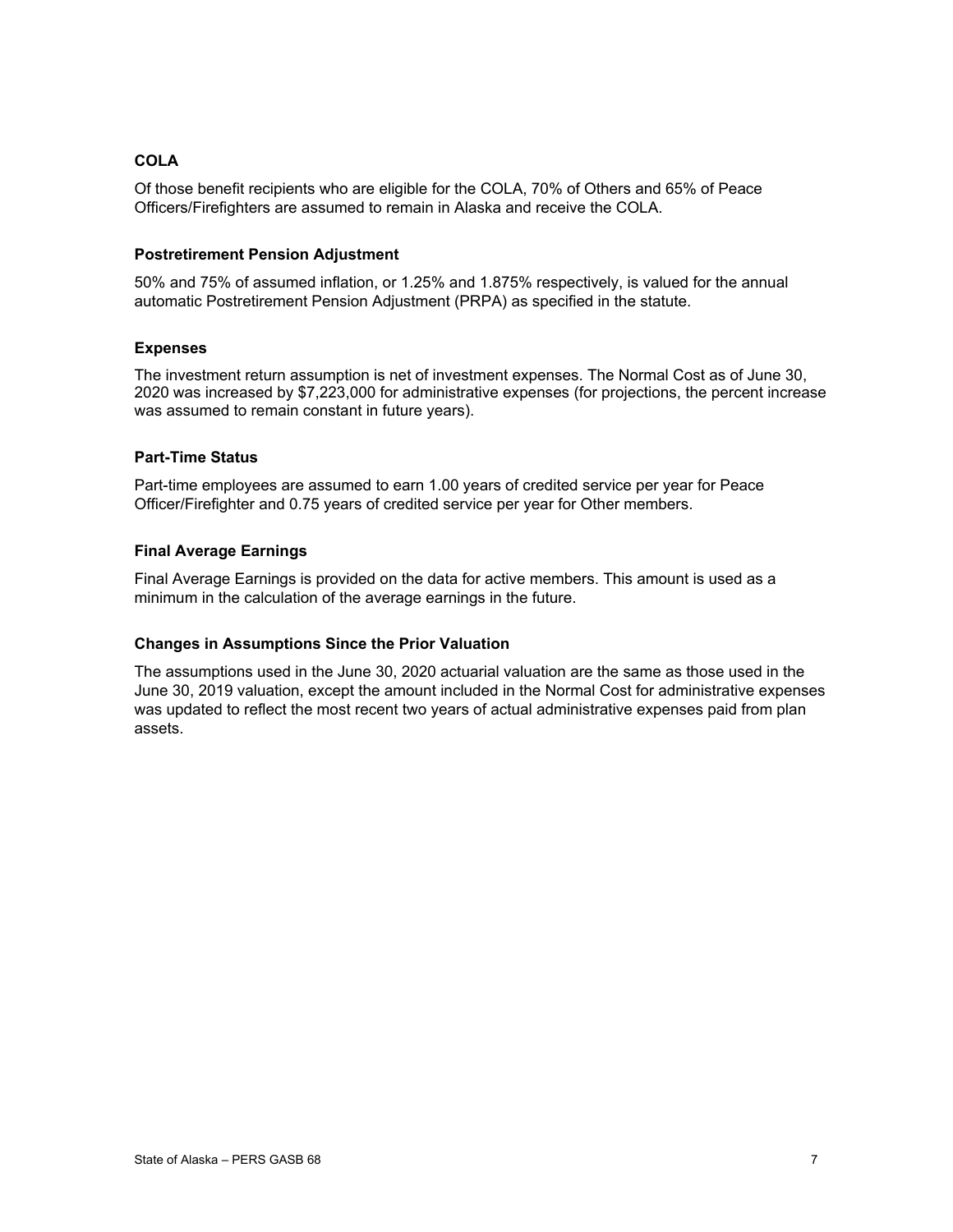| <b>Peace Officer/Firefighter:</b> |            | Others:                    |            |  |  |
|-----------------------------------|------------|----------------------------|------------|--|--|
| Years of<br><b>Service</b>        | % Increase | Years of<br><b>Service</b> | % Increase |  |  |
| $\mathbf 0$                       | 7.75%      | $\pmb{0}$                  | 6.75%      |  |  |
| 1                                 | 7.25%      | $\mathbf 1$                | 6.25%      |  |  |
|                                   | 6.75%      | $\boldsymbol{2}$           | 5.75%      |  |  |
| $\frac{2}{3}$                     | 6.25%      | $\mathsf 3$                | 5.25%      |  |  |
| $\overline{\mathbf{4}}$           | 5.75%      | $\overline{\mathbf{4}}$    | 4.75%      |  |  |
| $\mathbf 5$                       | 5.25%      | $\mathbf 5$                | 4.25%      |  |  |
| $\,6$                             | 4.75%      | $\,6$                      | 3.75%      |  |  |
| $\overline{7}$                    | 4.25%      | $\overline{7}$             | 3.65%      |  |  |
| $\bf 8$                           | 3.75%      | $\bf 8$                    | 3.55%      |  |  |
| 9                                 | 3.65%      | $\boldsymbol{9}$           | 3.45%      |  |  |
| 10                                | 3.55%      | 10                         | 3.35%      |  |  |
| 11                                | 3.45%      | 11                         | 3.25%      |  |  |
| 12                                | 3.35%      | 12                         | 3.15%      |  |  |
| 13                                | 3.25%      | 13                         | 3.05%      |  |  |
| 14                                | 3.15%      | 14                         | 2.95%      |  |  |
| 15                                | 3.05%      | 15                         | 2.85%      |  |  |
| 16                                | 2.95%      | 16                         | 2.75%      |  |  |
| 17                                | 2.85%      | 17                         | 2.75%      |  |  |
| 18                                | 2.75%      | 18                         | 2.75%      |  |  |
| 19                                | 2.75%      | 19                         | 2.75%      |  |  |
| $20+$                             | 2.75%      | $20+$                      | 2.75%      |  |  |

#### **Table 1: Alaska PERS Salary Scale**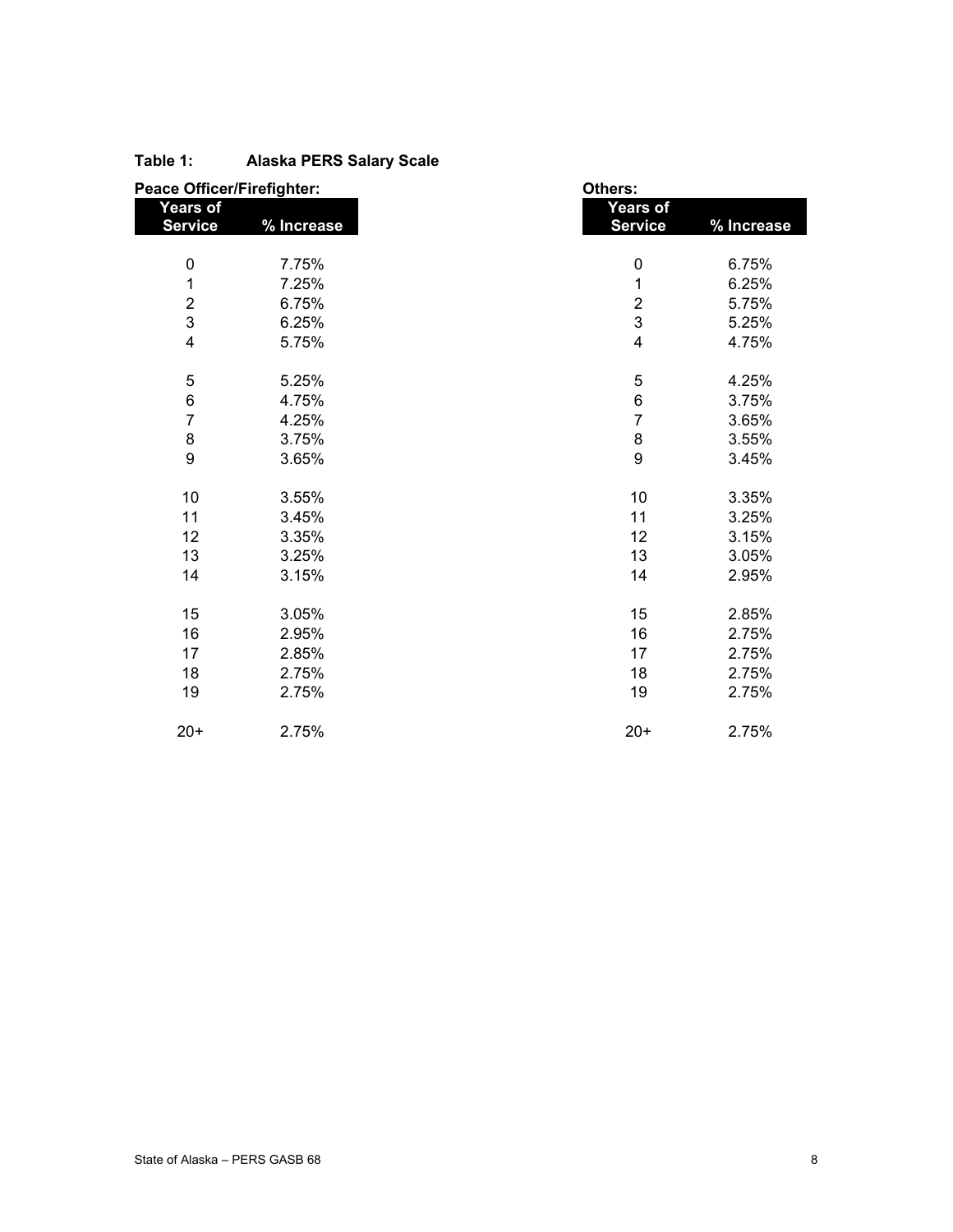| Table 2: |  |  |  | Alaska PERS Turnover Assumption - Peace Officer/Firefighter |
|----------|--|--|--|-------------------------------------------------------------|
|----------|--|--|--|-------------------------------------------------------------|

| <b>Years of</b><br><b>Service</b> | Male<br>(rounded) | Female<br>(rounded) |
|-----------------------------------|-------------------|---------------------|
|                                   | 0.15              | 0.15                |
| 1                                 | 0.12              | 0.08                |
| 2                                 | 0.07              | 0.06                |
| 3                                 | 0.06              | 0.06                |
|                                   | 0.06              | 0.07                |

#### **Members with 5 or more years of service**

| Age      | <b>Male</b>          | <b>Female</b>        | Age   | <b>Male</b> | <b>Female</b> |
|----------|----------------------|----------------------|-------|-------------|---------------|
| 20       | 0.047000             | 0.068000             | 45    | 0.018100    | 0.032800      |
| 21       | 0.047000             | 0.068000             | 46    | 0.018500    | 0.032500      |
| 22       | 0.047000             | 0.068000             | 47    | 0.019000    | 0.032300      |
| 23       | 0.044600             | 0.068000             | 48    | 0.022200    | 0.031900      |
| 24       | 0.042200             | 0.068000             | 49    | 0.025300    | 0.031500      |
| 25       | 0.039800             | 0.068000             | 50    | 0.031800    | 0.064200      |
| 26       | 0.037400             | 0.068000             | 51    | 0.042400    | 0.063200      |
| 27       | 0.035000             | 0.068000             | 52    | 0.042400    | 0.061900      |
| 28       | 0.033200             | 0.066300             | 53    | 0.042400    | 0.060400      |
| 29       | 0.031400             | 0.064600             | 54    | 0.042400    | 0.030000      |
| 30       | 0.029600             | 0.062900             | $55+$ | 0.030000    | 0.020000      |
| 31       | 0.027900             | 0.061200             |       |             |               |
| 32       | 0.026100             | 0.059500             |       |             |               |
| 33       | 0.025000             | 0.053600             |       |             |               |
| 34       | 0.023900             | 0.047700             |       |             |               |
| 35       | 0.022800             | 0.041800             |       |             |               |
| 36       | 0.021700             | 0.036000             |       |             |               |
| 37       | 0.020600             | 0.030100             |       |             |               |
| 38       | 0.020500             | 0.029900             |       |             |               |
| 39       | 0.020400             | 0.029800             |       |             |               |
|          |                      |                      |       |             |               |
| 40       | 0.016800<br>0.016700 | 0.033900             |       |             |               |
| 41       | 0.016700             | 0.033700             |       |             |               |
| 42<br>43 | 0.017100             | 0.033600<br>0.033300 |       |             |               |
| 44       | 0.017600             | 0.033100             |       |             |               |
|          |                      |                      |       |             |               |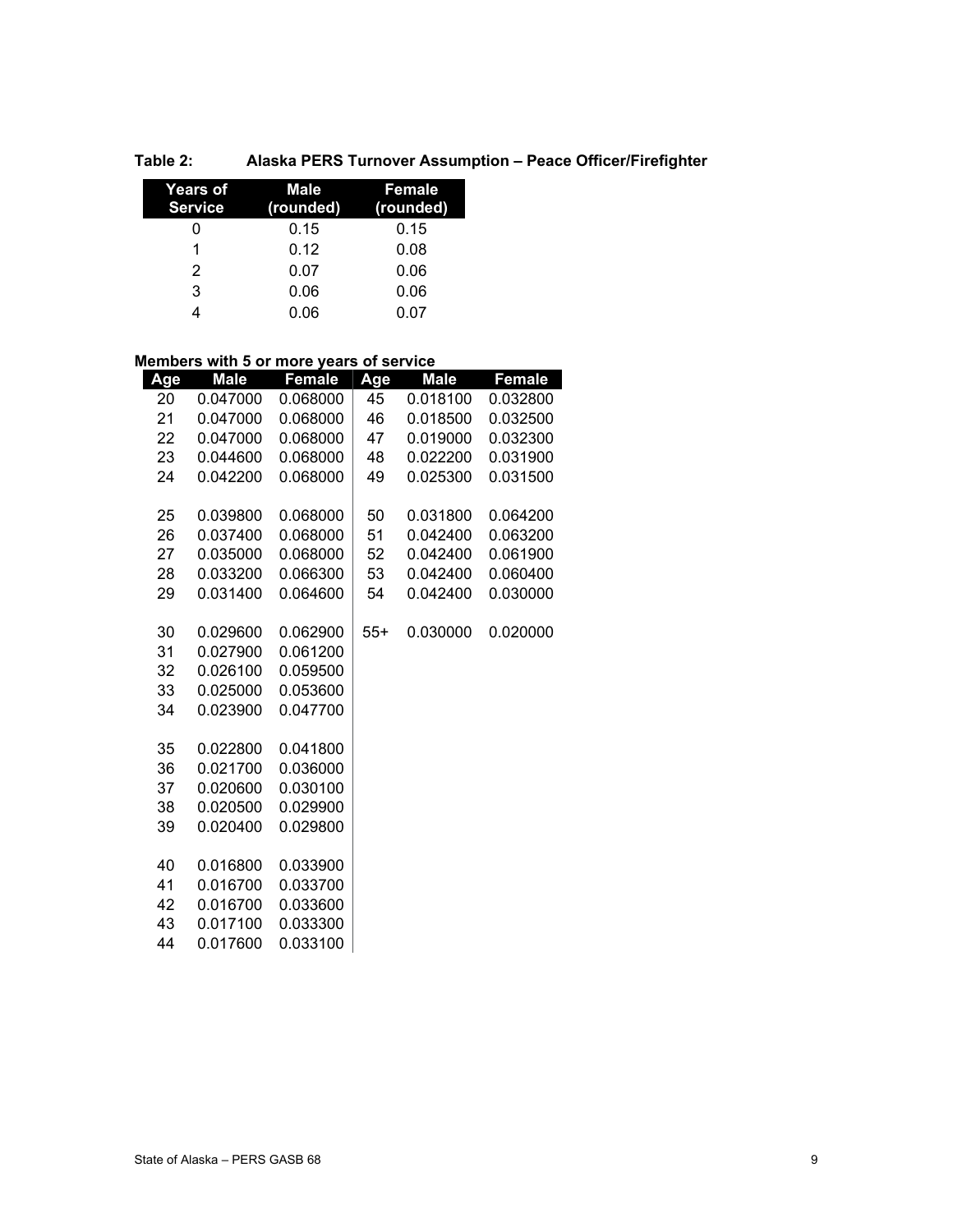|                | Hire Age $<$ 35        |      | Hire Age $> 35$ |               |  |
|----------------|------------------------|------|-----------------|---------------|--|
|                | Female<br>Male         |      | Male            | <b>Female</b> |  |
| <b>Service</b> | (rounded)<br>(rounded) |      | (rounded)       | (rounded)     |  |
| 0              | 0.29                   | 0.29 | 0.20            | 0.20          |  |
| 1              | 0.16                   | 0.20 | 0.12            | 0.15          |  |
| 2              | 0.13                   | 0.16 | 0.10            | 0.13          |  |
| 3              | 0.10                   | 0.13 | 0.09            | 0.10          |  |
| 4              | 0.08                   | 0.10 | 0.09            | 0.09          |  |

#### **Members with 5 or more years of service**

| Age | <b>Male</b> | Female   | Age   | <b>Male</b> | Female   |
|-----|-------------|----------|-------|-------------|----------|
| 20  | 0.114000    | 0.129900 | 45    | 0.043900    | 0.048000 |
| 21  | 0.114000    | 0.129900 | 46    | 0.043300    | 0.046000 |
| 22  | 0.114000    | 0.129900 | 47    | 0.042700    | 0.044100 |
| 23  | 0.108300    | 0.122100 | 48    | 0.042600    | 0.044000 |
| 24  | 0.102600    | 0.114300 | 49    | 0.042400    | 0.043900 |
|     |             |          |       |             |          |
| 25  | 0.096900    | 0.106500 | 50    | 0.036300    | 0.044500 |
| 26  | 0.091200    | 0.098700 | 51    | 0.036000    | 0.044300 |
| 27  | 0.085500    | 0.090900 | 52    | 0.035600    | 0.044000 |
| 28  | 0.083000    | 0.087200 | 53    | 0.035200    | 0.043700 |
| 29  | 0.080500    | 0.083400 | 54    | 0.041700    | 0.062000 |
|     |             |          |       |             |          |
| 30  | 0.078000    | 0.079700 | $55+$ | 0.030000    | 0.050000 |
| 31  | 0.075400    | 0.076000 |       |             |          |
| 32  | 0.072900    | 0.072300 |       |             |          |
| 33  | 0.069900    | 0.068800 |       |             |          |
| 34  | 0.066900    | 0.065300 |       |             |          |
|     |             |          |       |             |          |
| 35  | 0.063900    | 0.061700 |       |             |          |
| 36  | 0.061000    | 0.058200 |       |             |          |
| 37  | 0.058000    | 0.054700 |       |             |          |
| 38  | 0.056300    | 0.053500 |       |             |          |
| 39  | 0.054700    | 0.052300 |       |             |          |
|     |             |          |       |             |          |
| 40  | 0.048600    | 0.056500 |       |             |          |
| 41  | 0.047100    | 0.055100 |       |             |          |
| 42  | 0.045600    | 0.053800 |       |             |          |
| 43  | 0.045000    | 0.051900 |       |             |          |
| 44  | 0.044400    | 0.049900 |       |             |          |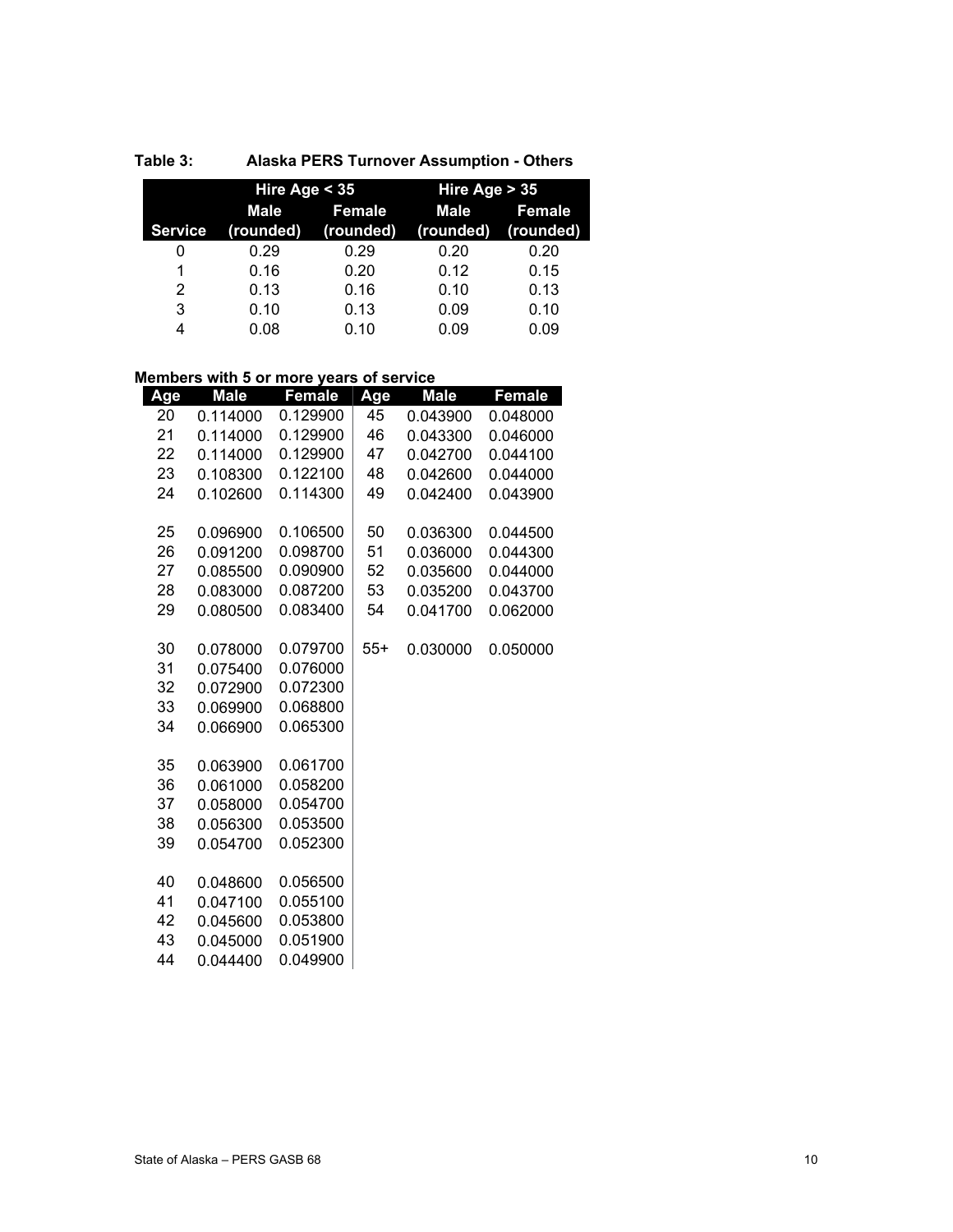| Peace Officer/ Firefighter: |             |          | Others: |             |          |  |
|-----------------------------|-------------|----------|---------|-------------|----------|--|
| Age                         | <b>Male</b> | Female   | Age     | <b>Male</b> | Female   |  |
| 20                          | 0.000179    | 0.000112 | 20      | 0.000327    | 0.000376 |  |
| 21                          | 0.000179    | 0.000112 | 21      | 0.000327    | 0.000376 |  |
| 22                          | 0.000179    | 0.000112 | 22      | 0.000327    | 0.000376 |  |
| 23                          | 0.000244    | 0.000153 | 23      | 0.000360    | 0.000400 |  |
| 24                          | 0.000310    | 0.000194 | 24      | 0.000392    | 0.000424 |  |
| 25                          | 0.000374    | 0.000234 | 25      | 0.000425    | 0.000448 |  |
| 26                          | 0.000440    | 0.000275 | 26      | 0.000456    | 0.000472 |  |
| 27                          | 0.000505    | 0.000316 | 27      | 0.000489    | 0.000496 |  |
| 28                          | 0.000526    | 0.000329 | 28      | 0.000501    | 0.000510 |  |
| 29                          | 0.000548    | 0.000343 | 29      | 0.000513    | 0.000524 |  |
| 30                          | 0.000570    | 0.000356 | 30      | 0.000524    | 0.000538 |  |
| 31                          | 0.000591    | 0.000370 | 31      | 0.000536    | 0.000554 |  |
| 32                          | 0.000612    | 0.000383 | 32      | 0.000548    | 0.000568 |  |
| 33                          | 0.000634    | 0.000397 | 33      | 0.000566    | 0.000586 |  |
| 34                          | 0.000657    | 0.000411 | 34      | 0.000584    | 0.000606 |  |
| 35                          | 0.000679    | 0.000425 | 35      | 0.000602    | 0.000624 |  |
| 36                          | 0.000702    | 0.000439 | 36      | 0.000620    | 0.000644 |  |
| 37                          | 0.000724    | 0.000453 | 37      | 0.000638    | 0.000662 |  |
| 38                          | 0.000757    | 0.000473 | 38      | 0.000669    | 0.000696 |  |
| 39                          | 0.000789    | 0.000493 | 39      | 0.000701    | 0.000728 |  |
| 40                          | 0.000822    | 0.000514 | 40      | 0.000734    | 0.000762 |  |
| 41                          | 0.000854    | 0.000534 | 41      | 0.000765    | 0.000794 |  |
| 42                          | 0.000887    | 0.000554 | 42      | 0.000797    | 0.000826 |  |
| 43                          | 0.000977    | 0.000611 | 43      | 0.000879    | 0.000908 |  |
| 44                          | 0.001066    | 0.000667 | 44      | 0.000962    | 0.000990 |  |
| 45                          | 0.001157    | 0.000723 | 45      | 0.001043    | 0.001072 |  |
| 46                          | 0.001247    | 0.000780 | 46      | 0.001125    | 0.001154 |  |
| 47                          | 0.001337    | 0.000836 | 47      | 0.001208    | 0.001236 |  |
| 48                          | 0.001462    | 0.000914 | 48      | 0.001329    | 0.001360 |  |
| 49                          | 0.001588    | 0.000993 | 49      | 0.001451    | 0.001484 |  |
| 50                          | 0.001714    | 0.001071 | 50      | 0.001572    | 0.001608 |  |
| 51                          | 0.001839    | 0.001150 | 51      | 0.001694    | 0.001734 |  |
| 52                          | 0.001965    | 0.001228 | 52      | 0.001815    | 0.001858 |  |
| 53                          | 0.002294    | 0.001434 | 53      | 0.002132    | 0.002168 |  |
| 54                          | 0.002624    | 0.001640 | 54      | 0.002450    | 0.002478 |  |

#### **Table 4: Alaska PERS Disability Assumption**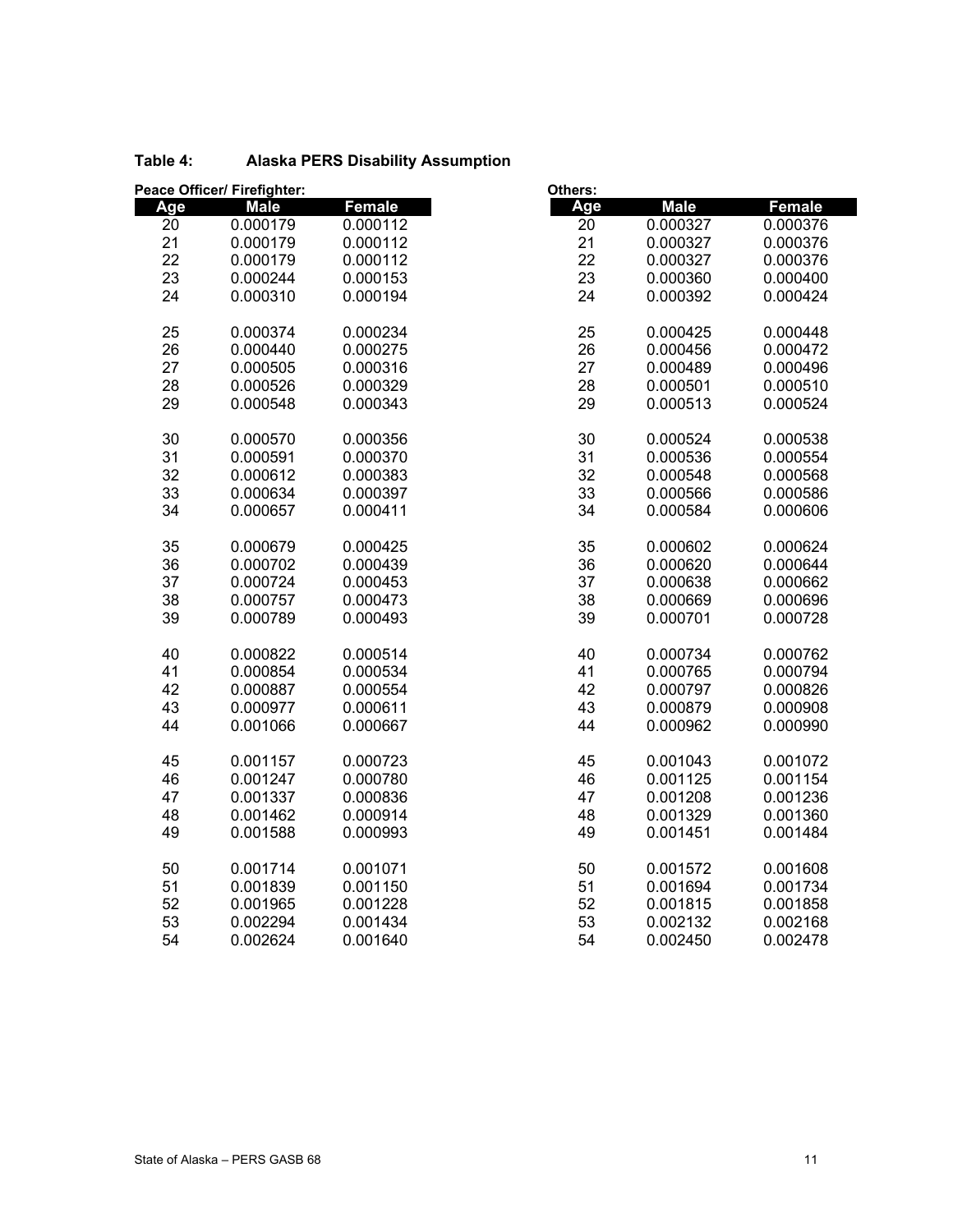| Age at            | <b>Reduced</b> | <b>Reduced</b> | <b>Unreduced</b> |               |
|-------------------|----------------|----------------|------------------|---------------|
| <b>Retirement</b> | <b>Male</b>    | <b>Female</b>  | <b>Male</b>      | <b>Female</b> |
| 47                | N/A            | N/A            | 0.088000         | 0.060000      |
| 47                | N/A            | N/A            | 0.088000         | 0.150000      |
| 48                | N/A            | N/A            | 0.143000         | 0.150000      |
| 49                | N/A            | N/A            | 0.143000         | 0.150000      |
|                   |                |                |                  |               |
| 50                | 0.050000       | 0.050000       | 0.165000         | 0.150000      |
| 51                | 0.050000       | 0.070000       | 0.165000         | 0.150000      |
| 52                | 0.070000       | 0.070000       | 0.203500         | 0.150000      |
| 53                | 0.070000       | 0.070000       | 0.203500         | 0.150000      |
| 54                | 0.070000       | 0.350000       | 0.203500         | 0.250000      |
|                   |                |                |                  |               |
| 55                | 0.070000       | 0.080000       | 0.275000         | 0.200000      |
| 56                | 0.070000       | 0.080000       | 0.275000         | 0.150000      |
| 57                | 0.070000       | 0.080000       | 0.275000         | 0.150000      |
| 58                | 0.070000       | 0.080000       | 0.275000         | 0.150000      |
| 59                | 0.200000       | 0.200000       | 0.275000         | 0.150000      |
|                   |                |                |                  |               |
| 60                | N/A            | N/A            | 0.330000         | 0.250000      |
| 61                | N/A            | N/A            | 0.275000         | 0.200000      |
| 62                | N/A            | N/A            | 0.275000         | 0.300000      |
| 63                | N/A            | N/A            | 0.275000         | 0.500000      |
| 64                | N/A            | N/A            | 0.220000         | 0.500000      |
|                   |                |                |                  |               |
| 65                | N/A            | N/A            | 0.220000         | 0.500000      |
| 66                | N/A            | N/A            | 0.275000         | 0.500000      |
| 67                | N/A            | N/A            | 0.550000         | 0.500000      |
| 68                | N/A            | N/A            | 0.550000         | 0.500000      |
| 69                | N/A            | N/A            | 0.550000         | 0.500000      |
| 70                | N/A            | N/A            | 1.000000         | 1.000000      |
| 71                | N/A            | N/A            | 1.000000         | 1.000000      |
| 72                | N/A            | N/A            | 1.000000         | 1.000000      |
| 73                | N/A            | N/A            | 1.000000         | 1.000000      |
| 74                | N/A            | N/A            | 1.000000         | 1.000000      |
|                   |                |                |                  |               |
| 75                | N/A            | N/A            | 1.000000         | 1.000000      |
|                   |                |                |                  |               |

**Table 5: Alaska PERS Retirement Assumption – Peace Officer/Firefighter**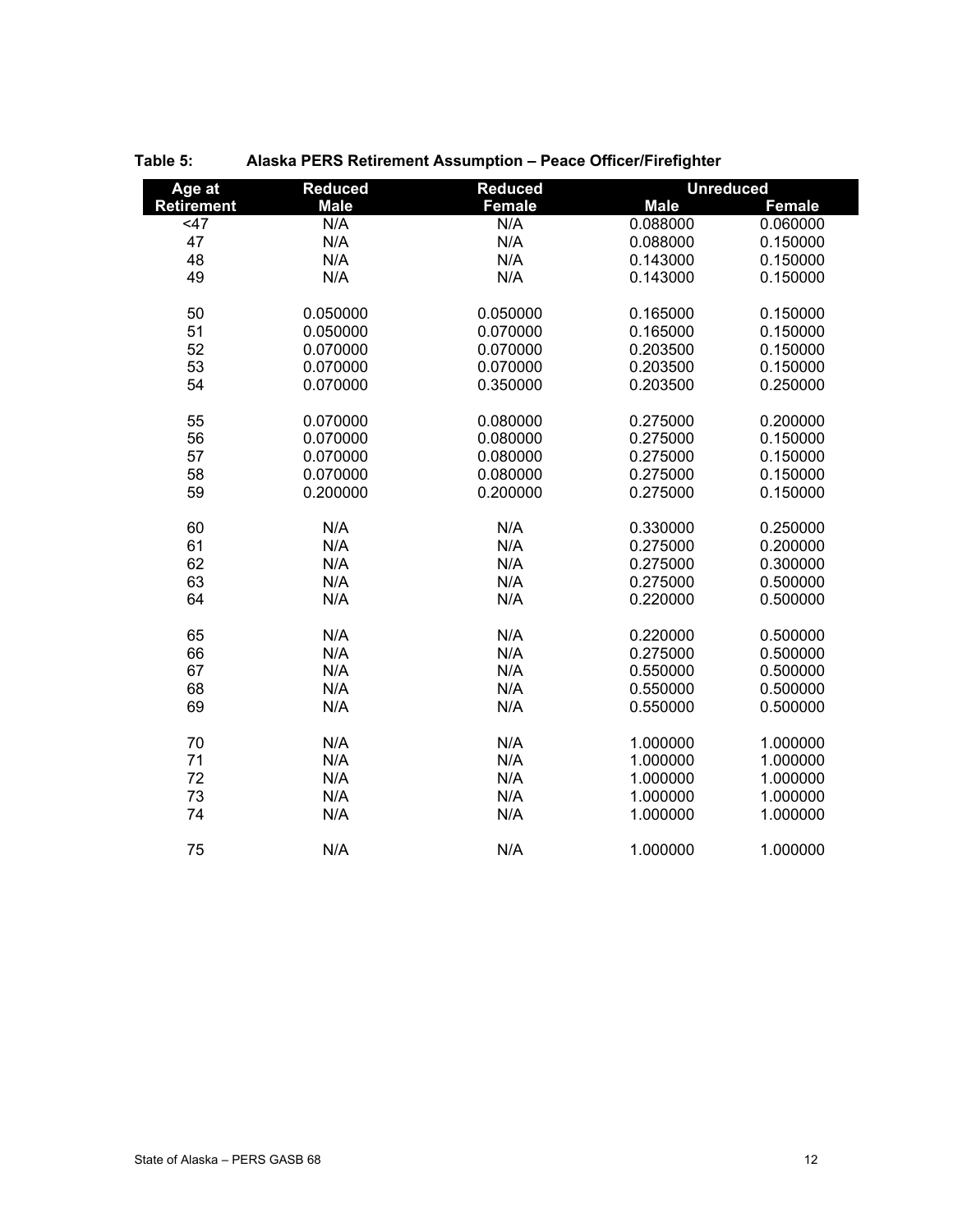| Age at            | <b>Reduced</b> |               | <b>Unreduced</b> |               |
|-------------------|----------------|---------------|------------------|---------------|
| <b>Retirement</b> | <b>Male</b>    | <b>Female</b> | <b>Male</b>      | <b>Female</b> |
| $50$              | N/A            | N/A           | 0.1100           | 0.1100        |
|                   |                |               |                  |               |
| 50                | 0.0600         | 0.0800        | 0.3300           | 0.3850        |
| 51                | 0.0600         | 0.0800        | 0.3575           | 0.3850        |
| 52                | 0.0900         | 0.0800        | 0.3575           | 0.3850        |
| 53                | 0.0900         | 0.0800        | 0.3575           | 0.3850        |
| 54                | 0.2000         | 0.1500        | 0.3850           | 0.3850        |
| 55                | 0.0600         | 0.0600        | 0.3300           | 0.3300        |
| 56                | 0.0600         | 0.0600        | 0.2200           | 0.2200        |
| 57                | 0.0600         | 0.0600        | 0.2200           | 0.1980        |
| 58                | 0.0600         | 0.0600        | 0.2200           | 0.1980        |
| 59                | 0.1500         | 0.2000        | 0.2200           | 0.1980        |
|                   |                |               |                  |               |
| 60                | N/A            | N/A           | 0.2200           | 0.2310        |
| 61                | N/A            | N/A           | 0.2200           | 0.2200        |
| 62                | N/A            | N/A           | 0.2200           | 0.2200        |
| 63                | N/A            | N/A           | 0.2200           | 0.2200        |
| 64                | N/A            | N/A           | 0.2200           | 0.2200        |
|                   |                |               |                  |               |
| 65                | N/A            | N/A           | 0.2475           | 0.2860        |
| 66                | N/A            | N/A           | 0.2750           | 0.2860        |
| 67                | N/A            | N/A           | 0.2200           | 0.2420        |
| 68                | N/A            | N/A           | 0.2475           | 0.2420        |
| 69                | N/A            | N/A           | 0.2750           | 0.2420        |
|                   |                |               |                  |               |
| 70                | N/A            | N/A           | 0.2750           | 0.2420        |
| 71                | N/A            | N/A           | 0.2750           | 0.2420        |
| 72                | N/A            | N/A           | 0.2750           | 0.2750        |
| 73                | N/A            | N/A           | 0.2750           | 0.2750        |
| 74                | N/A            | N/A           | 0.2750           | 0.3850        |
| $75 - 79$         | N/A            | N/A           | 0.5500           | 0.5500        |
| $80+$             | N/A            | N/A           | 1.0000           | 1.0000        |

#### **Table 6: Alaska PERS Retirement Assumption - Others**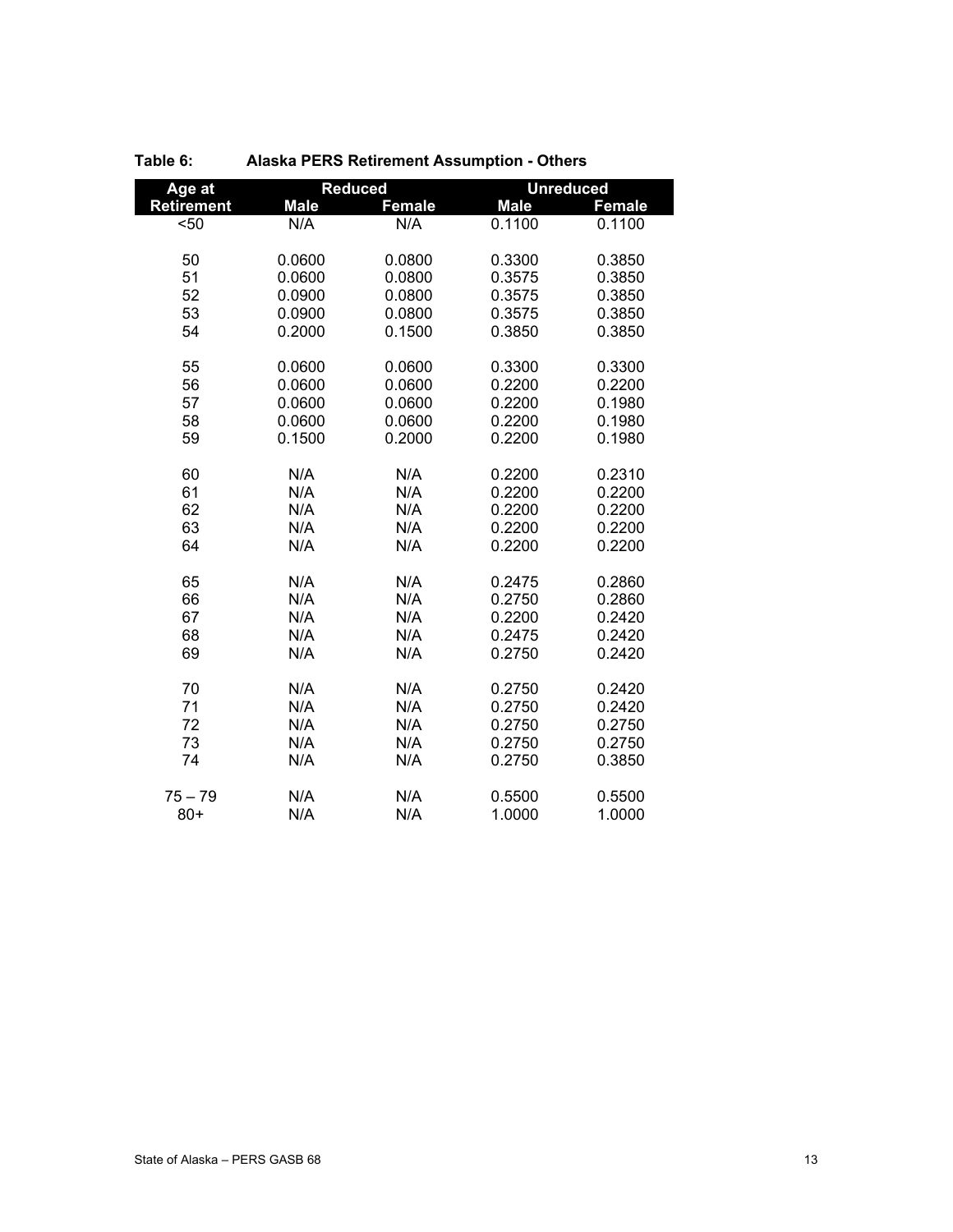## **Section 3 – Summary of Plan Provisions1**

#### **Effective Date**

January 1, 1961, with amendments through June 30, 2019. Chapter 82, 1986 Session Laws of Alaska, created a two-tier retirement system. Members who were first hired under PERS before July 1, 1986 (Tier 1) are eligible for different benefits than members hired after June 30, 1986 (Tier 2). Chapter 4, 1996 Session Laws of Alaska created a third tier for members who were first hired after June 30, 1996 (Tier 3). Chapter 9, 2005 Session Laws of Alaska, closed the plan to new members hired after June 30, 2006.

#### **Administration of Plan**

The Commissioner of Administration or the Commissioner's designee is the administrator of the system. The Attorney General of the state is the legal counsel for the system and shall advise the administrator and represent the system in legal proceedings.

Prior to June 30, 2005, the Public Employees' Retirement Board prescribed policies and adopted regulations and performed other activities necessary to carry out the provisions of the system. The Alaska State Pension Investment Board, Department of Revenue, Treasury Division was responsible for investing PERS funds.

On July 27, 2005, Senate Bill 141, enacted as Chapter 9, 2005 Session Laws of Alaska, replaced the Public Employees' Retirement Board and the Alaska State Pension Investment Board with the Alaska Retirement Management Board.

#### **Employers Included**

Currently there are 153 employers participating in PERS, including the State of Alaska and 152 political subdivisions and public organizations.

#### **Membership**

PERS membership is mandatory for all permanent full-time and part-time employees of the State of Alaska and participating political subdivisions and public organizations, unless they are specifically excluded by Alaska Statute or employer participation agreements. Employees participating in the University of Alaska's Optional Retirement Plan or other retirement plans funded by the State are not covered by PERS. Elected officials may waive PERS membership.

Certain members of the Alaska Teachers' Retirement System (TRS) are eligible for PERS retirement benefits for their concurrent elected public official service with municipalities. In addition, employees who work half-time in PERS and TRS simultaneously are eligible for half-time PERS and TRS credit.

Senate Bill 141, signed into law on July 27, 2005, closes the Plan effective July 1, 2006, to new members first hired on or after July 1, 2006.

<sup>1</sup> These are the plan provisions reflected in the June 30, 2020 valuation. Effective July 1, 2021, the State-as-an-Employer contributes the actuarially determined contribution rate per SB 55.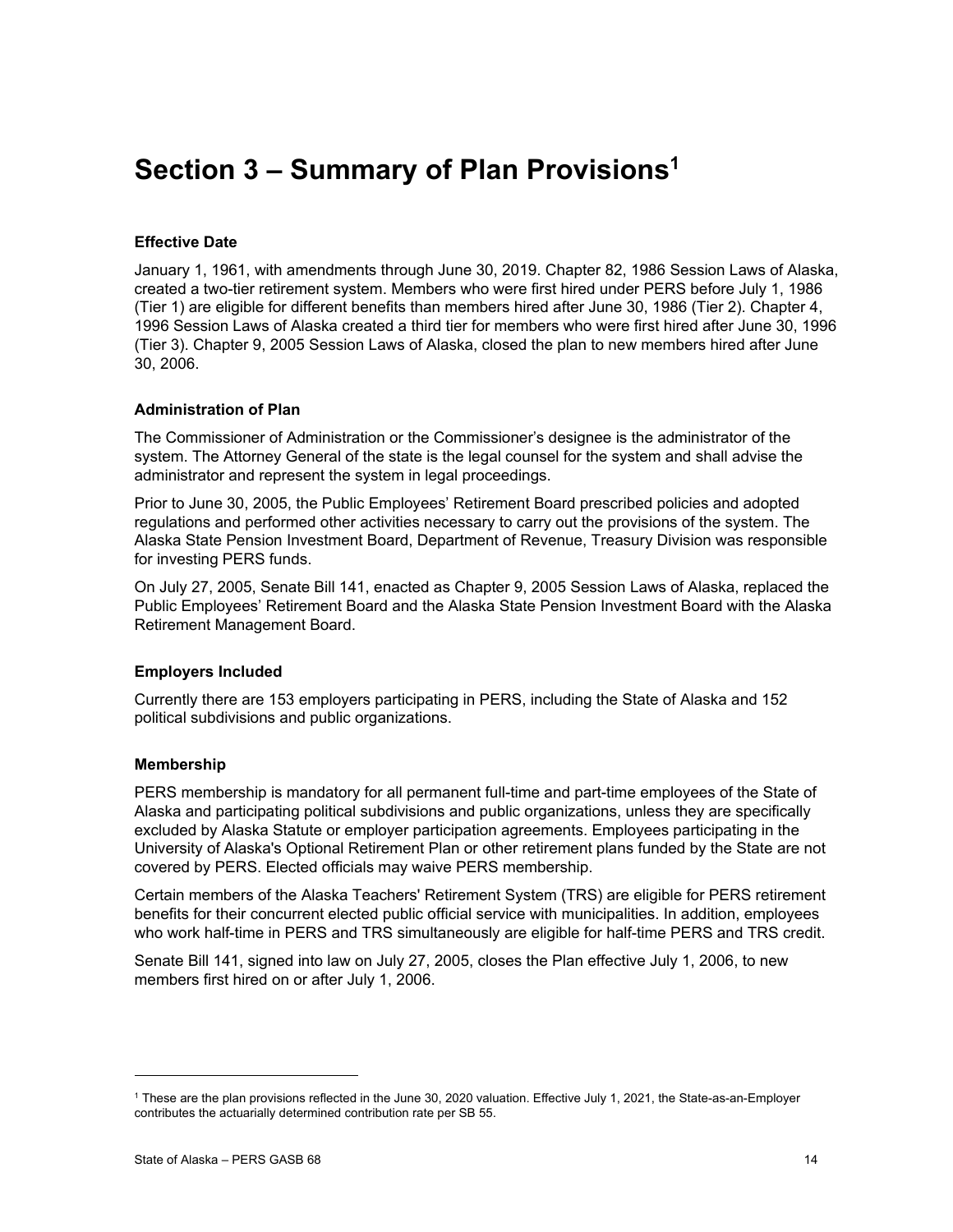#### **Credited Service**

Permanent employees who work at least 30 hours a week earn full-time credit; part-time employees working between 15 and 30 hours a week earn partial credit based upon the number of hours worked. Members receiving PERS occupational disability benefits continue to earn PERS credit while disabled. Survivors who are receiving occupational death benefits continue to earn PERS service credit while occupational survivor benefits are being paid.

Members may claim other types of service, including:

- part-time State of Alaska service rendered after December 31, 1960, and before January 1, 1976;
- service with the State, former Territory of Alaska, or U.S. Government in Alaska before January 1, 1961;
- past Peace Officer, correctional officer, fire fighter, and special officer service after January 1, 1961;
- military service (not more than five years may be claimed);
- temporary service after December 31, 1960;
- elected official service before January 1, 1981;
- Alaska Bureau of Indian Affairs service;
- past service rendered by employees who worked half-time in PERS and TRS simultaneously;
- leave without pay service after June 13, 1987, while receiving Workers' Compensation;
- Village Public Safety Officer service; and
- service as a temporary employee of the legislature before July 1, 1979, but this service must have been claimed no later than July 1, 2003, or by the date of retirement, if sooner (not more than 10 years may be claimed).

Except for service before January 1, 1961, with the State, former Territory of Alaska, or U.S. Government in Alaska, contributions are required for all past service.

Past employment with participating political subdivisions that occurred before the employers joined PERS is creditable if the employers agree to pay the required contributions.

At the election of certain PERS members, certain service may be credited in the same fashion as members in TRS

Members employed as dispatchers or within a state correctional facility may, at retirement, elect to convert their dispatcher or correctional facility service from "all other" service to Peace Officer/Firefighter service and retire under the 20 year retirement option. Members pay the full actuarial cost of conversion.

#### **Employer Contributions**

PERS employers contribute the amounts required, in addition to employees' contributions, to fund the benefits of the system.

The normal cost rate is a uniform rate for all participating employers (less the value of members' contributions).

The past service rate is a uniform rate for all participating employers to amortize the unfunded past service liability with payments that are a level percentage of payroll amount over a closed 25-year period starting June 30, 2014.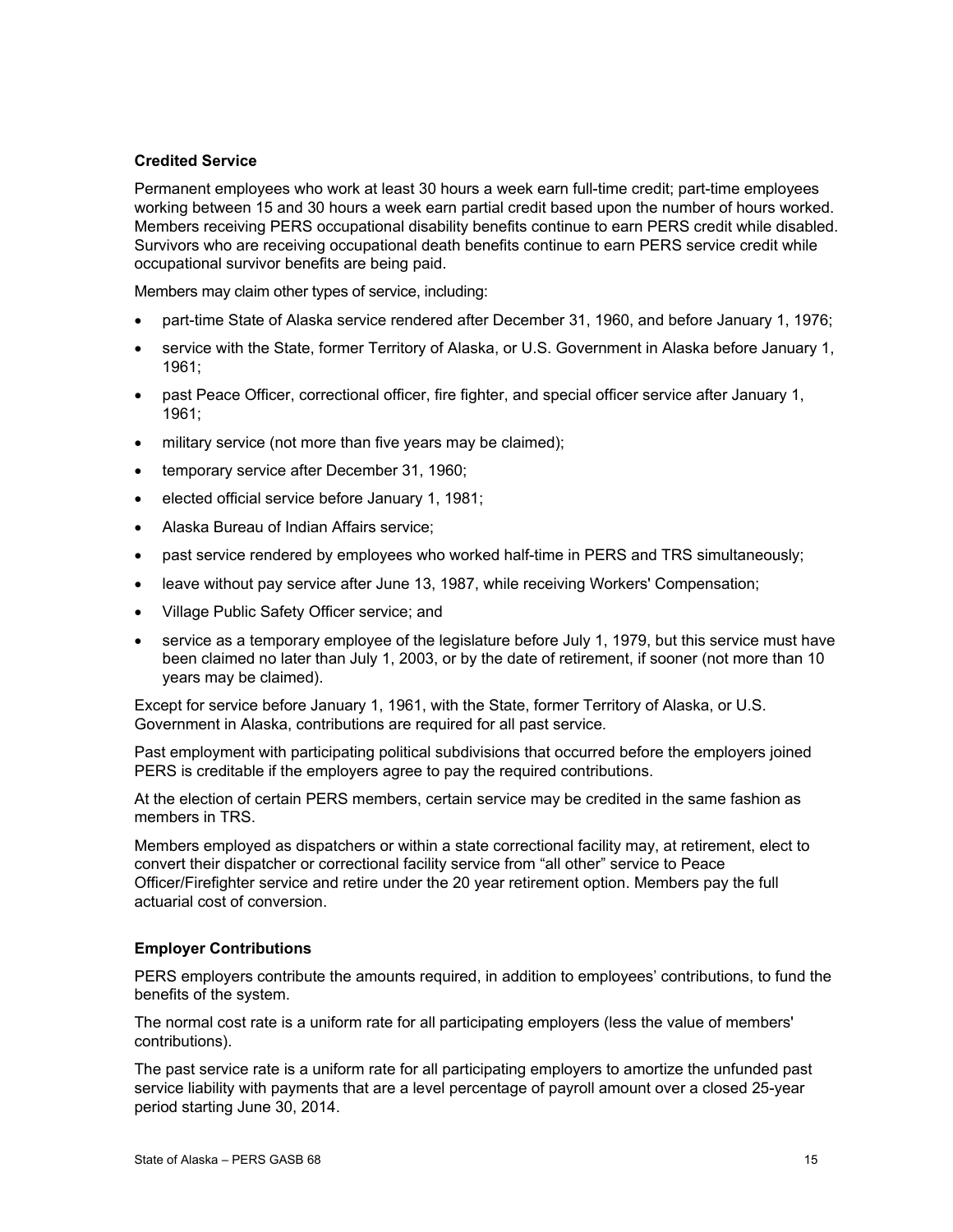Employer rates cannot be less than the normal cost rate.

#### **Additional State Contributions**

Pursuant to AS 39.35.280 effective July 1, 2008, the State shall contribute an amount (in addition to the State contribution as an employer) that when combined with the employer contribution (22% of total DB and DCR payroll, less employer contributions to DCR) will be sufficient to pay the total contribution rate adopted by The Alaska Retirement Management Board.

#### **Member Contributions**

**Mandatory Contributions:** Peace Officer/Firefighter members are required to contribute 7.5% of their compensation; all Others contribute 6.75%. Those all Others who have elected to have their service calculated under the Teachers' Retirement System rules contribute 9.76% of their compensation. Members' contributions are deducted from gross wages before federal income taxes are withheld.

**Contributions for Claimed Service:** Member contributions are also required for most of the claimed service described in (5) above.

**Voluntary Contributions:** Members may voluntarily contribute up to 5% of their salary on an after-tax basis. Voluntary contributions are recorded in a separate account and are payable to the:

- a. member in lump sum payment upon termination of employment;
- b. member's beneficiary if the member dies; or
- c. member in a lump sum, life annuity, or payments over a designated period of time when the member retires.

**Interest:** Members' contributions earn 4.5% interest, compounded semiannually on June 30 and December 31.

**Refund of Contributions:** Terminated members may receive refunds of their member contribution accounts which includes their mandatory and voluntary contributions, indebtedness payments, and interest earned. Terminated members' accounts may be attached to satisfy claims under Alaska Statute 09.38.065, federal income tax levies, and valid Qualified Domestic Relations Orders.

**Reinstatement of Contributions:** Refunded accounts and the corresponding PERS service may be reinstated upon reemployment in PERS prior to July 1, 2010. Interest accrues on refunds until paid in full or members retire.

#### **Retirement Benefits**

#### **Eligibility:**

- a. Members, including deferred vested members, are eligible for normal retirement at age 55 or early retirement at age 50 if they were hired before July 1, 1986 (Tier 1), and 60 or early retirement at age 55 if they were hired after July 1, 1986 (Tiers 2 & 3). Additionally, they must have at least:
	- (i) five years of paid-up PERS service;
	- (ii) 60 days of paid-up PERS service as employees of the legislature during each of five legislative sessions and they were first hired by the legislature before May 30, 1987;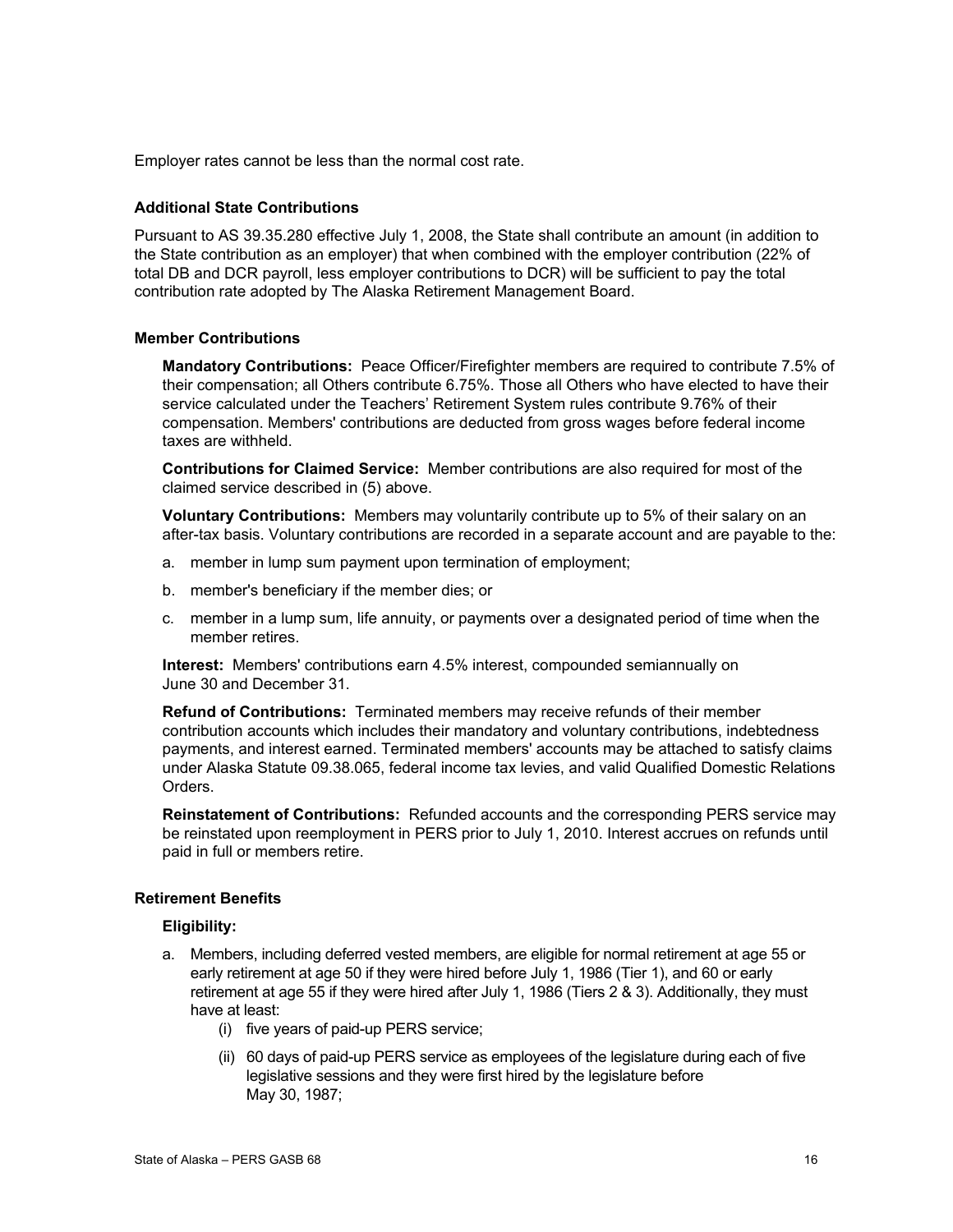- (iii) 80 days of paid-up PERS service as employees of the legislature during each of five legislative sessions and they were first hired by the legislature after May 29, 1987;
- (iv) two years of paid-up PERS service and they are vested in TRS; or
- (v) two years of paid-up PERS service and a minimum three years of TRS service to qualify for a public service benefit.
- b. Members may retire at any age when they have:
	- (i) 20 paid-up years of PERS Peace Officer/Firefighter service; or
	- (ii) 30 paid-up years of PERS "all other" or "elected official" service.

#### **Benefit Type**

Lifetime benefits are paid to members. Eligible members may receive normal, unreduced benefits when they (1) reach normal retirement age and complete the service required; or (2) satisfy the minimum service requirements under the "20 and out" or "30 and out" provisions. Members may receive early, actuarially reduced benefits when they reach early retirement age and complete the service required.

Members may elect an early retirement or a joint and survivor option. Members who entered PERS prior to July 1, 1996 may also select a 66-2/3 last survivor option and a level income option. Under these options and early retirement, benefits are actuarially adjusted so that members receive the actuarial equivalents of their normal benefit amounts.

#### **Benefit Calculations**

Retirement benefits are calculated by multiplying the average monthly compensation (AMC) times credited PERS service times the percentage multiplier. The AMC is determined by averaging the salaries earned during the five highest (three highest for Peace Officer/Firefighter members or members hired prior to July 1, 1996) consecutive payroll years. Members must earn at least 115 days of credit in the last year worked to include it in the AMC calculation. PERS pays a minimum benefit of \$25.00 per month for each year of service when the calculated benefit is less.

The percentage multipliers for Peace Officer/Firefighter members are 2% for the first ten years of service and 2.5% for all service over 10 years.

The percentage multipliers for all Others are 2% for the first ten years, 2.25% for the next ten years, and 2.5% for all remaining service earned on or after July 1, 1986. All service before that date is calculated at 2%.

#### **Indebtedness**

Members who terminate and refund their PERS contributions are not eligible to retire, unless they return to PERS employment and pay back their refunds plus interest or accrue additional service which qualifies them for retirement. PERS refunds must be paid in full if the corresponding service is to count toward the minimum service requirements for retirement. Refunded PERS service is included in total service for the purpose of calculating retirement benefits. However, if a member is otherwise eligible to retire, when refunds are not completely paid before retirement, benefits are actuarially reduced for life. Indebtedness balances may also be created when a member purchases qualified claimed service.

#### **Reemployment of Retired Members**

Retirement and retiree healthcare benefits are suspended while retired members are reemployed under PERS. During reemployment, members earn additional PERS service and contributions are withheld from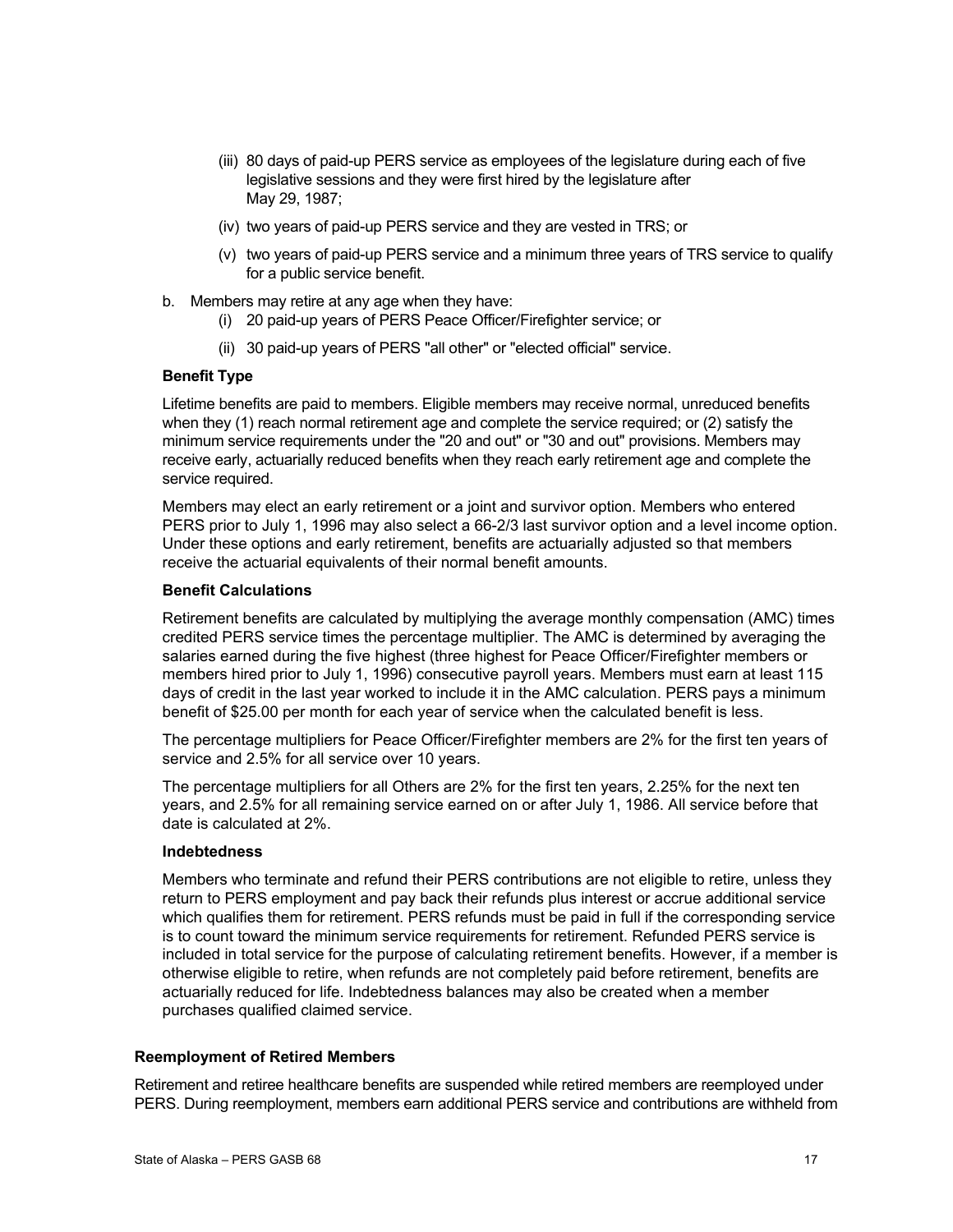their wages. A member who retired with a normal retirement benefit can elect to waive payment of PERS contributions. The waiver allows the member to continue receiving the retirement benefit during the period of reemployment. Members who elect the waiver option do not earn additional PERS service. The Waiver Option first became effective July 1, 2005 and applies to reemployment periods after that date. The Waiver Option is not available to members who retired early or under the Retirement Incentive Programs (RIPs). The Waiver Option is no longer available after June 30, 2009.

Members retired under the Retirement Incentive Programs (RIPs) who return to employment under PERS, TRS, or the University of Alaska's Optional Retirement Plan will:

- a. forfeit the three years of incentive credits that they received;
- b. owe PERS 150% of the benefits that they received for state and political subdivision members, and 110% for school district employees, under the 1996-2000 RIP, which may include costs for health insurance, excluding amounts that they paid to participate for the 1986 and 1989 RIPs. Under prior RIPs, the penalty is 110% of the benefits received; and
- c. be charged 7% interest from the date that they are reemployed until their indebtedness is paid in full or they retire again. If the indebtedness is not completely paid, future benefits will be actuarially reduced for life.

Employers make contributions to the unfunded liability of the plan on behalf of rehired retired members at the rate the employer is making contributions to the unfunded liability of the plan for other members.

#### **Disability Benefits**

Monthly disability benefits are paid to permanently disabled members until they die, recover or become eligible for normal retirement. Members are appointed to normal retirement on the first of the month after they become eligible.

#### **Occupational Disability**

Members are not required to satisfy age or service requirements to be eligible for occupational disability. Monthly benefits are equal to 40% of their gross monthly compensation on the date of their disability. Members on occupational disability continue to earn PERS service until they become eligible for normal retirement. Peace Officer/Firefighter members may elect to retain the disability benefit formula for the calculation of their normal retirement benefits.

#### **Nonoccupational Disability**

Members must be vested (five paid-up years of PERS service) to be eligible for nonoccupational disability benefits. Monthly benefits are calculated based on the member's average monthly compensation and PERS service on the date of termination from employment because of disability. Members do not earn PERS service while on nonoccupational disability.

#### **Death Benefits**

Monthly death benefits may be paid to a spouse or dependent children upon the death of a member. If monthly benefits are not payable under the occupational and nonoccupational death provisions, the designated beneficiary receives the lump sum benefit described below.

#### **Occupational Death**

When an active member (vested or nonvested) dies from occupational causes, a monthly survivor's pension may be paid to the spouse. The pension equals 40% of the member's gross monthly compensation on the date of death or disability, if earlier. If there is no spouse, the pension may be paid to the member's dependent children. On the member's normal retirement date, the benefit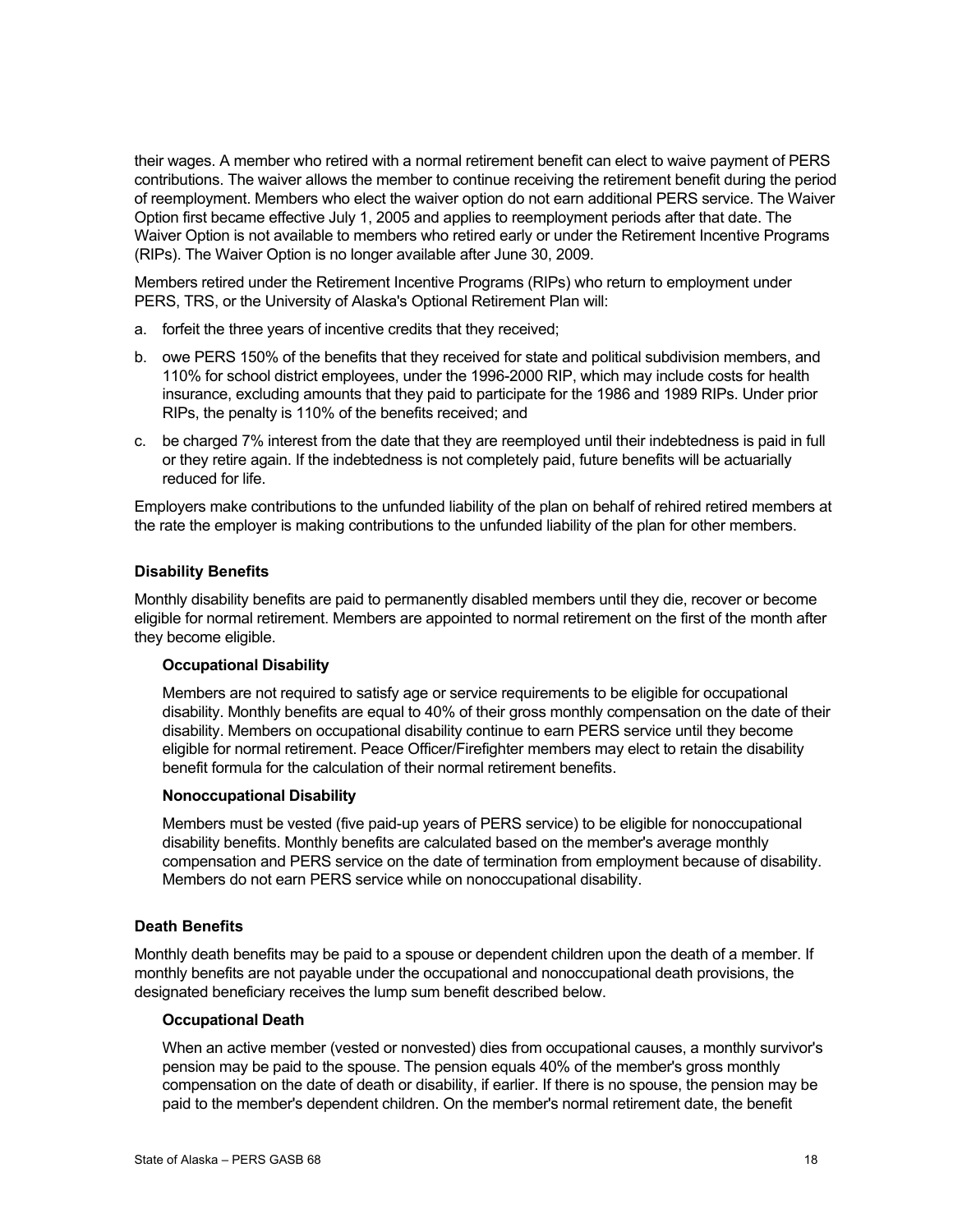converts to a normal retirement benefit. The normal benefit is based on the member's salary on the date of death and service, including service accumulated from the date of the member's death to the normal retirement date. Survivors of Peace Officer/Firefighter members receive the greater of 50% of the member's gross monthly compensation on the date of death or disability, or 75% of the member's monthly normal retirement benefit (including service projected to Normal Retirement). If the member is unmarried with no children, a refund of contributions is payable to the estate.

#### **Death after Occupational Disability**

When a member dies while occupationally disabled, benefits are paid as described above in Occupational Death.

#### **Nonoccupational Death**

When a vested member dies from nonoccupational causes, the surviving spouse may elect to receive a monthly 50% joint and survivor benefit or a lump sum benefit. The monthly benefit is calculated on the member's average monthly compensation and PERS service at the time of termination or death.

#### **Lump Sum Nonoccupational Death Benefit**

Upon the death of a member who has less than one year of service, the designated beneficiary receives the member's contribution account, which includes mandatory and voluntary contributions, indebtedness payments, and interest earned. If the member has more than one year of PERS service or is vested, the beneficiary also receives \$1,000 and \$100 for each year of PERS service.

#### **Death After Retirement**

When a retired member dies, the designated beneficiary receives the member's contribution account, less any benefits already paid and the member's last benefit check. If the member selected a survivor option at retirement, the eligible spouse receives continuing, lifetime monthly benefits.

#### **Postretirement Pension Adjustments**

Postretirement pension adjustments (PRPAs) are granted annually to eligible benefit recipients when the consumer price index (CPI) for urban wage earners and clerical workers for Anchorage increases during the preceding calendar year. PRPAs are calculated by multiplying the recipient's base benefit, including past PRPAs, excluding the Alaska COLA, times:

- a. 75% of the CPI increase in the preceding calendar year or 9%, whichever is less, if the recipient is at least age 65 or on PERS disability; or
- b. 50% of the CPI increase in the preceding calendar year or 6%, whichever is less, if the recipient is at least age 60, or has been receiving benefits for at least five years.

Ad hoc PRPAs, up to a maximum of 4%, may be granted to eligible recipients who first entered PERS before July 1, 1986 (Tier 1) if the CPI increases and the funding ratio is at least 105%.

In a year where an ad hoc PRPA is granted, eligible recipients will receive the higher of the two calculations.

#### **Alaska Cost of Living Allowance**

Eligible benefit recipients who reside in Alaska receive an Alaska cost of living allowance (COLA) equal to 10% of their base benefits or \$50, whichever is more. The following benefit recipients are eligible:

a. members who first entered PERS before July 1, 1986 (Tier 1) and their survivors;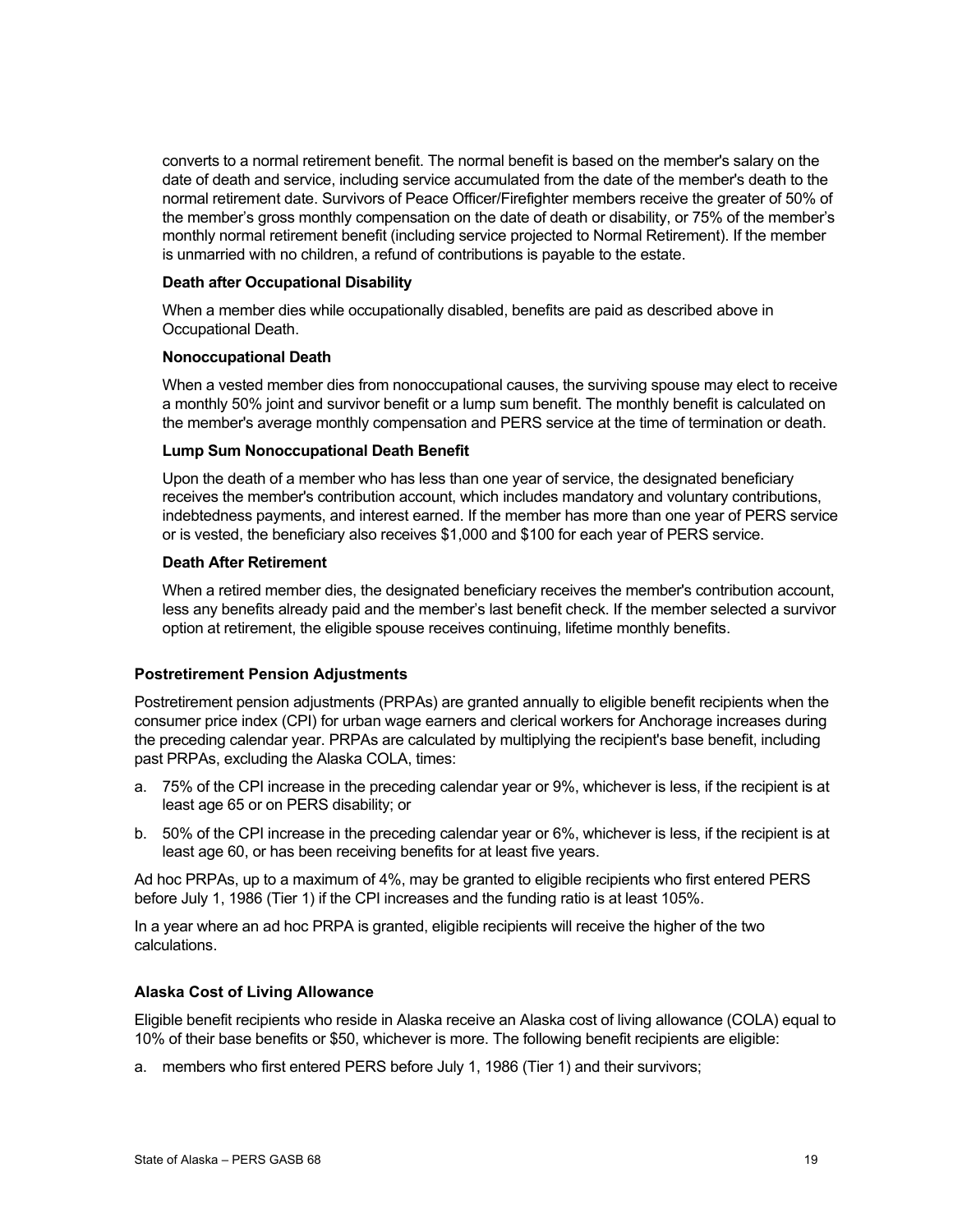- b. members who first entered PERS after June 30, 1986 (Tiers 2 & 3) and their survivors if they are at least age 65; and
- c. all disabled members.

#### **Changes in Benefit Provisions Valued Since the Prior Valuation**

There were no changes in benefit provisions since the prior valuation.